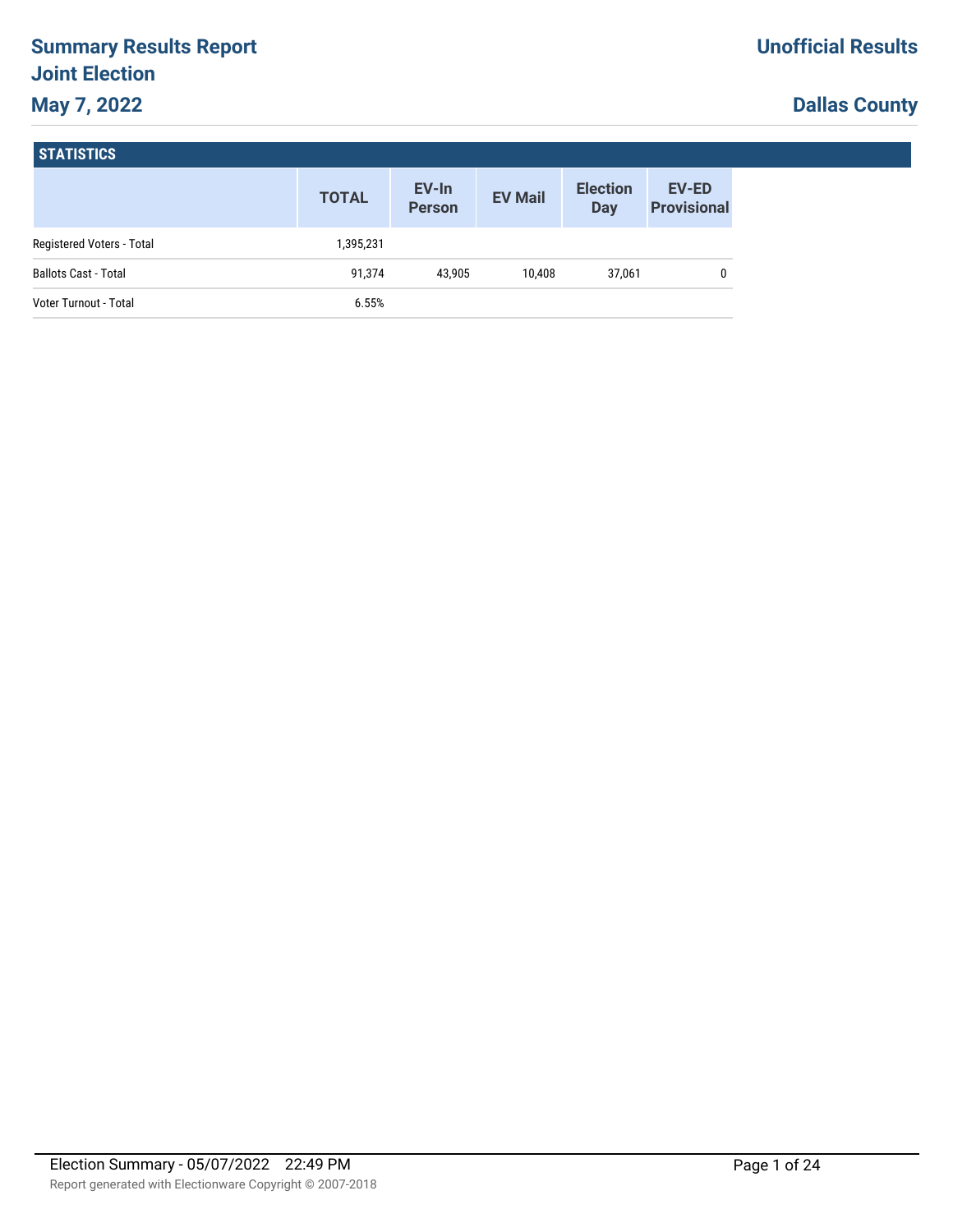**State of Texas Proposition 1**

Vote For 1

|                         | <b>TOTAL</b> | VOTE %  | EV-In<br><b>Person</b> | <b>EV Mail</b> | <b>Election</b><br>Day | EV-ED<br><b>Provisional</b> |
|-------------------------|--------------|---------|------------------------|----------------|------------------------|-----------------------------|
| For                     | 77,751       | 87.20%  | 37,542                 | 8,773          | 31,436                 | 0                           |
| Against                 | 11,412       | 12.80%  | 5,181                  | 1,391          | 4,840                  | 0                           |
| <b>Total Votes Cast</b> | 89,163       | 100.00% | 42,723                 | 10,164         | 36,276                 | 0                           |

### **State of Texas Proposition 2**

Vote For 1

|                         | <b>TOTAL</b> | VOTE %  | EV-In<br><b>Person</b> | <b>EV Mail</b> | <b>Election</b><br><b>Day</b> | <b>EV-ED</b><br><b>Provisional</b> |
|-------------------------|--------------|---------|------------------------|----------------|-------------------------------|------------------------------------|
| For                     | 76,794       | 85.38%  | 37,175                 | 8,538          | 31,081                        | 0                                  |
| Against                 | 13,155       | 14.62%  | 5,970                  | 1,713          | 5,472                         | 0                                  |
| <b>Total Votes Cast</b> | 89,949       | 100.00% | 43,145                 | 10,251         | 36,553                        | $\bf{0}$                           |

# **Addison For Member of Council Addison**

Vote For 3

|                            | <b>TOTAL</b> | VOTE %  | EV-In<br><b>Person</b> | <b>EV Mail</b> | <b>Election</b><br><b>Day</b> | <b>EV-ED</b><br><b>Provisional</b> |
|----------------------------|--------------|---------|------------------------|----------------|-------------------------------|------------------------------------|
| Guillermo "GQ" Quintanilla | 681          | 29.75%  | 336                    | 60             | 285                           | 0                                  |
| Randy Smith                | 253          | 11.05%  | 118                    | 31             | 104                           | 0                                  |
| Darren Gardner             | 662          | 28.92%  | 326                    | 60             | 276                           | 0                                  |
| Eileen Resnik              | 693          | 30.28%  | 343                    | 75             | 275                           | 0                                  |
| <b>Total Votes Cast</b>    | 2,289        | 100.00% | 1,123                  | 226            | 940                           | $\bf{0}$                           |

# **Balch Springs For Member of Council, At Large, Place 2 Balch Springs**

|                         | <b>TOTAL</b> | VOTE %  | EV-In<br><b>Person</b> | <b>EV Mail</b> | <b>Election</b><br>Day | <b>EV-ED</b><br><b>Provisional</b> |
|-------------------------|--------------|---------|------------------------|----------------|------------------------|------------------------------------|
| Angela Swann Singletary | 253          | 61.26%  | 124                    | 22             | 107                    | 0                                  |
| Johnny W. Adams         | 160          | 38.74%  | 86                     | 12             | 62                     | 0                                  |
| <b>Total Votes Cast</b> | 413          | 100.00% | 210                    | 34             | 169                    | 0                                  |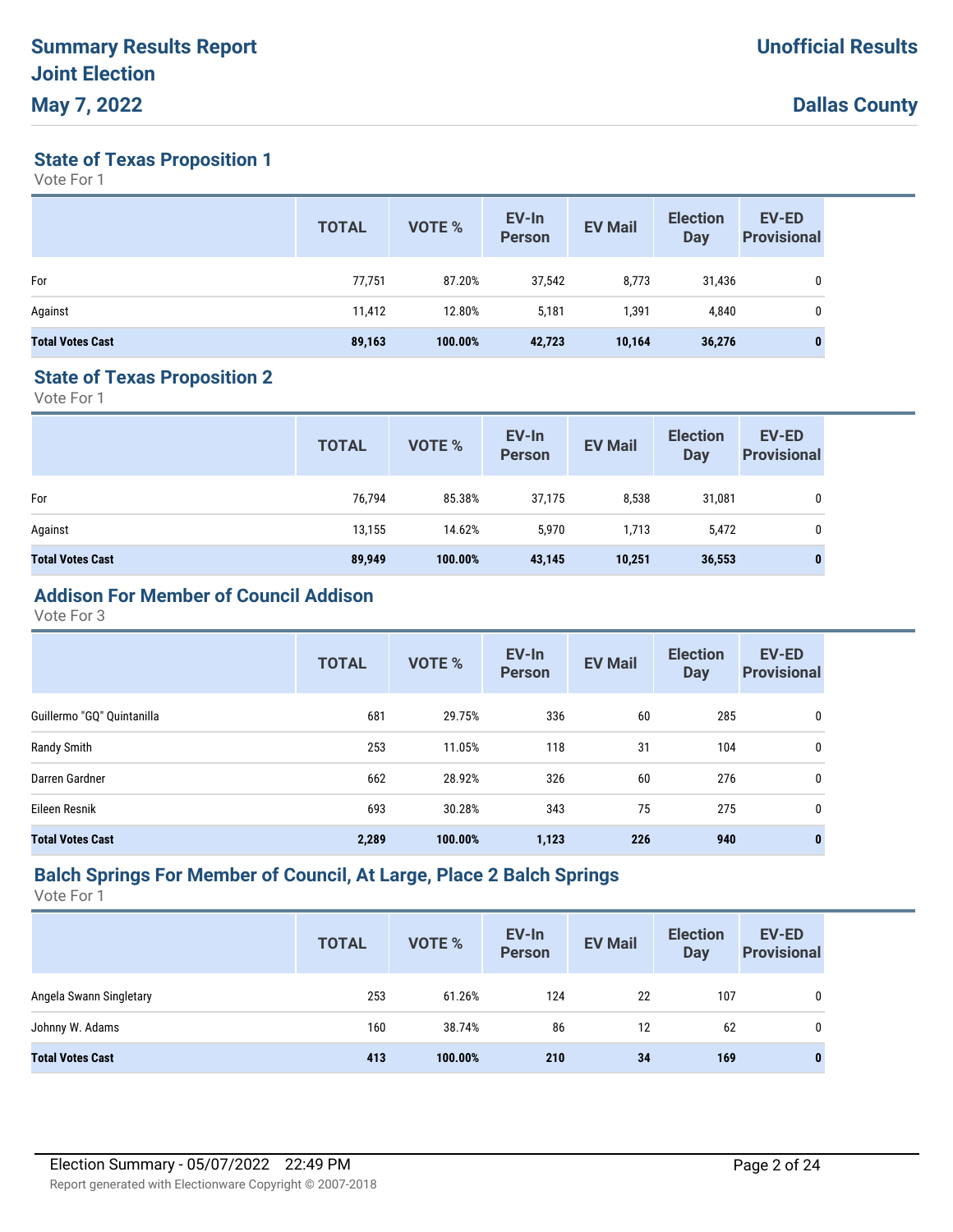#### **Balch Springs For Member of Council, Single Member District, Place 4 Balch Springs District** Vote For 1

|                         | <b>TOTAL</b> | VOTE %  | EV-In<br>Person | <b>EV Mail</b> | <b>Election</b><br><b>Day</b> | EV-ED<br><b>Provisional</b> |
|-------------------------|--------------|---------|-----------------|----------------|-------------------------------|-----------------------------|
| Dawn Segroves           | 45           | 64.29%  | 14              |                | 24                            |                             |
| <b>BK Patel</b>         | 25           | 35.71%  | 18              |                | 6                             |                             |
| <b>Total Votes Cast</b> | 70           | 100.00% | 32              | 8              | 30                            | 0                           |

#### **Balch Springs For Member of Council, Single Member District, Place 6 Balch Springs District** Vote For 1

**EV-In Person Election Day TOTAL EV Mail EV-ED Provisional EV-In**<br> **Provisional** EV Mail Day Provisional Elishima S. Myles 64 52.03% 40 4 20 0 Meg Comstock 59 47.97% 33 3 23 0 **Total Votes Cast 123 100.00% 73 7 43 0**

## **Balch Springs Proposition A**

Vote For 1

|                         | <b>TOTAL</b> | VOTE %  | EV-In<br>Person | <b>EV Mail</b> | <b>Election</b><br><b>Day</b> | <b>EV-ED</b><br><b>Provisional</b> |
|-------------------------|--------------|---------|-----------------|----------------|-------------------------------|------------------------------------|
| For                     | 298          | 71.29%  | 145             | 30             | 123                           | 0                                  |
| Against                 | 120          | 28.71%  | 64              | 9              | 47                            | 0                                  |
| <b>Total Votes Cast</b> | 418          | 100.00% | 209             | 39             | 170                           |                                    |

# **Balch Springs Proposition B**

|                         | <b>TOTAL</b> | VOTE %  | EV-In<br>Person | <b>EV Mail</b> | <b>Election</b><br>Day | EV-ED<br><b>Provisional</b> |
|-------------------------|--------------|---------|-----------------|----------------|------------------------|-----------------------------|
| For                     | 209          | 50.12%  | 108             | 16             | 85                     |                             |
| Against                 | 208          | 49.88%  | 100             | 23             | 85                     | 0                           |
| <b>Total Votes Cast</b> | 417          | 100.00% | 208             | 39             | 170                    | 0                           |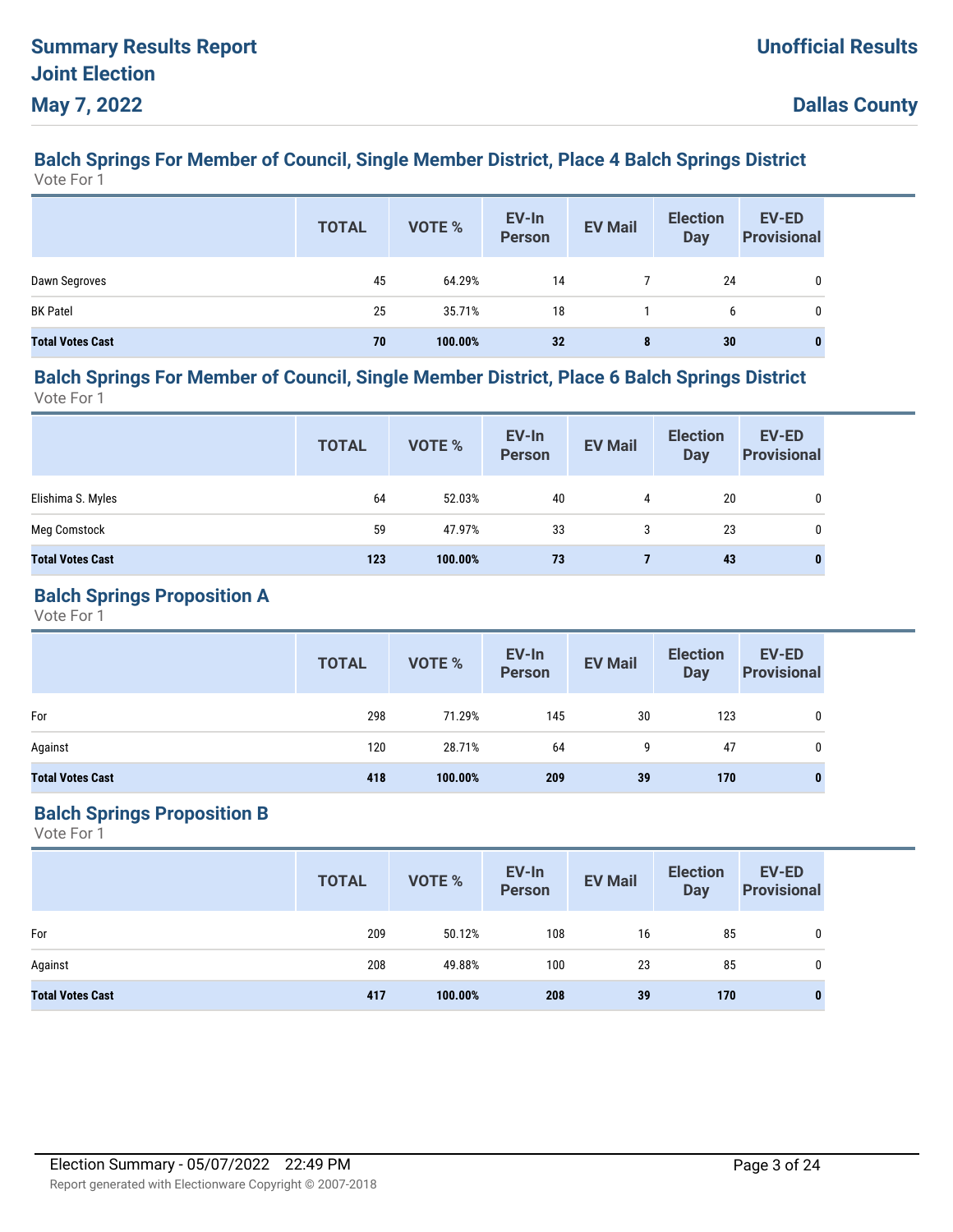**Balch Springs Proposition C**

Vote For 1

|                         | <b>TOTAL</b> | VOTE %  | EV-In<br>Person | <b>EV Mail</b> | <b>Election</b><br><b>Day</b> | EV-ED<br><b>Provisional</b> |
|-------------------------|--------------|---------|-----------------|----------------|-------------------------------|-----------------------------|
| For                     | 332          | 79.24%  | 161             | 30             | 141                           | 0                           |
| Against                 | 87           | 20.76%  | 50              | 9              | 28                            | 0                           |
| <b>Total Votes Cast</b> | 419          | 100.00% | 211             | 39             | 169                           |                             |

## **Balch Springs Proposition D**

Vote For 1

|                         | <b>TOTAL</b> | VOTE %  | EV-In<br>Person | <b>EV Mail</b> | <b>Election</b><br><b>Day</b> | <b>EV-ED</b><br><b>Provisional</b> |
|-------------------------|--------------|---------|-----------------|----------------|-------------------------------|------------------------------------|
| For                     | 360          | 85.92%  | 175             | 34             | 151                           | 0                                  |
| Against                 | 59           | 14.08%  | 36              | 5              | 18                            | 0                                  |
| <b>Total Votes Cast</b> | 419          | 100.00% | 211             | 39             | 169                           | $\bf{0}$                           |

# **Balch Springs Proposition E**

Vote For 1

|                         | <b>TOTAL</b> | VOTE %  | EV-In<br>Person | <b>EV Mail</b> | <b>Election</b><br><b>Day</b> | <b>EV-ED</b><br><b>Provisional</b> |
|-------------------------|--------------|---------|-----------------|----------------|-------------------------------|------------------------------------|
| For                     | 344          | 82.30%  | 171             | 33             | 140                           |                                    |
| Against                 | 74           | 17.70%  | 40              | 6              | 28                            |                                    |
| <b>Total Votes Cast</b> | 418          | 100.00% | 211             | 39             | 168                           |                                    |

# **Balch Springs Proposition F**

|                         | <b>TOTAL</b> | VOTE %  | EV-In<br>Person | <b>EV Mail</b> | <b>Election</b><br><b>Day</b> | <b>EV-ED</b><br><b>Provisional</b> |
|-------------------------|--------------|---------|-----------------|----------------|-------------------------------|------------------------------------|
| For                     | 237          | 56.56%  | 115             | 21             | 101                           | 0                                  |
| Against                 | 182          | 43.44%  | 96              | 18             | 68                            | 0                                  |
| <b>Total Votes Cast</b> | 419          | 100.00% | 211             | 39             | 169                           | 0                                  |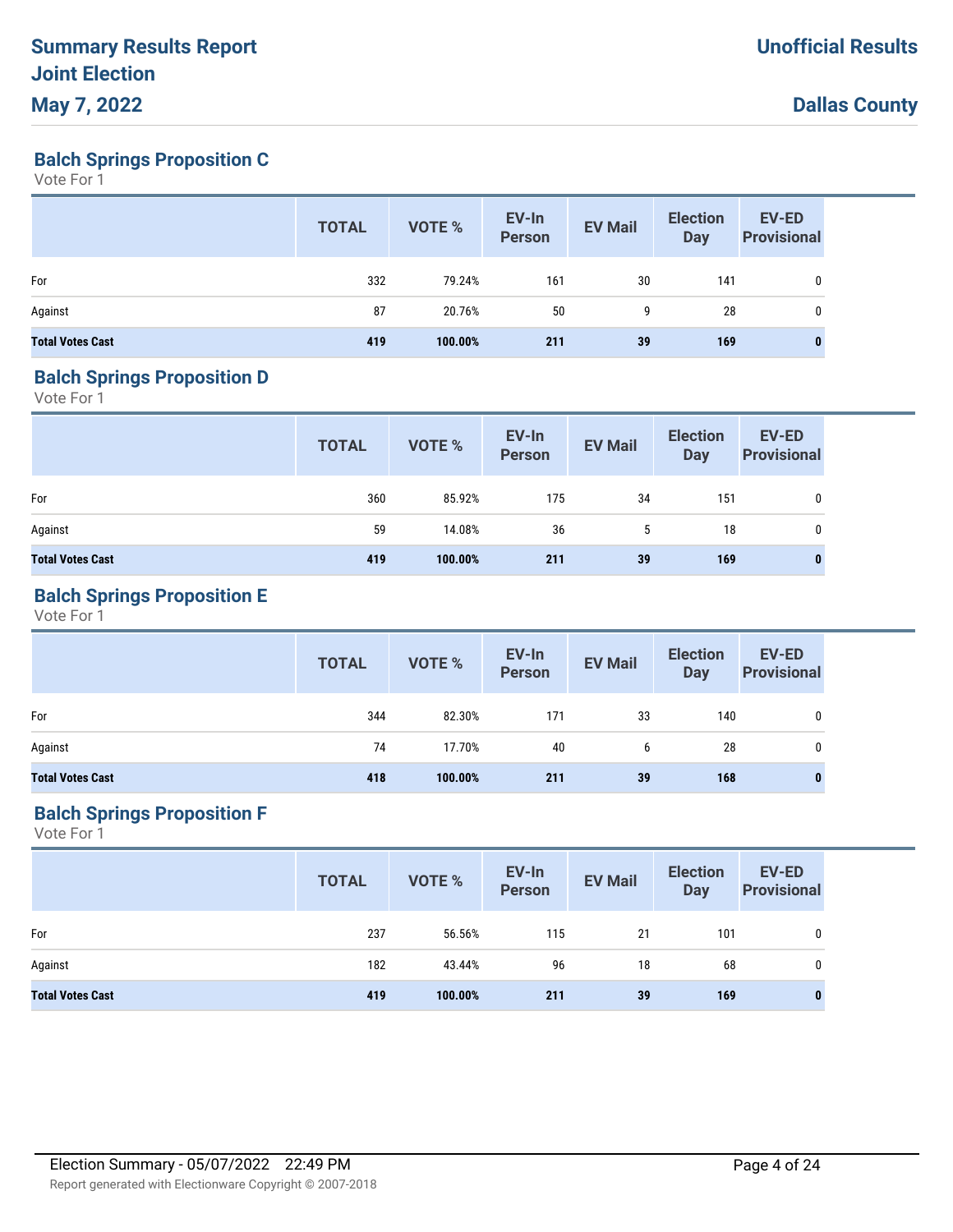**Balch Springs Proposition G**

Vote For 1

|                         | <b>TOTAL</b> | VOTE %  | EV-In<br><b>Person</b> | <b>EV Mail</b> | <b>Election</b><br><b>Day</b> | EV-ED<br><b>Provisional</b> |
|-------------------------|--------------|---------|------------------------|----------------|-------------------------------|-----------------------------|
| For                     | 350          | 83.53%  | 181                    | 32             | 137                           | 0                           |
| Against                 | 69           | 16.47%  | 32                     |                | 30                            | 0                           |
| <b>Total Votes Cast</b> | 419          | 100.00% | 213                    | 39             | 167                           | $\bf{0}$                    |

## **Balch Springs Proposition H**

Vote For 1

|                         | <b>TOTAL</b> | VOTE %  | EV-In<br>Person | <b>EV Mail</b> | <b>Election</b><br><b>Day</b> | <b>EV-ED</b><br><b>Provisional</b> |
|-------------------------|--------------|---------|-----------------|----------------|-------------------------------|------------------------------------|
| For                     | 236          | 56.59%  | 118             | 16             | 102                           | 0                                  |
| Against                 | 181          | 43.41%  | 93              | 22             | 66                            | 0                                  |
| <b>Total Votes Cast</b> | 417          | 100.00% | 211             | 38             | 168                           | $\bf{0}$                           |

# **Balch Springs Proposition I**

Vote For 1

|                         | <b>TOTAL</b> | <b>VOTE %</b> | EV-In<br>Person | <b>EV Mail</b> | <b>Election</b><br><b>Day</b> | <b>EV-ED</b><br><b>Provisional</b> |
|-------------------------|--------------|---------------|-----------------|----------------|-------------------------------|------------------------------------|
| For                     | 209          | 50.24%        | 113             | 17             | 79                            | 0                                  |
| Against                 | 207          | 49.76%        | 98              | 22             | 87                            | 0                                  |
| <b>Total Votes Cast</b> | 416          | 100.00%       | 211             | 39             | 166                           | 0                                  |

# **Balch Springs Proposition J**

|                         | <b>TOTAL</b> | VOTE %  | EV-In<br>Person | <b>EV Mail</b> | <b>Election</b><br><b>Day</b> | <b>EV-ED</b><br><b>Provisional</b> |
|-------------------------|--------------|---------|-----------------|----------------|-------------------------------|------------------------------------|
| For                     | 297          | 72.09%  | 150             | 30             | 117                           | 0                                  |
| Against                 | 115          | 27.91%  | 59              | 9              | 47                            | 0                                  |
| <b>Total Votes Cast</b> | 412          | 100.00% | 209             | 39             | 164                           | 0                                  |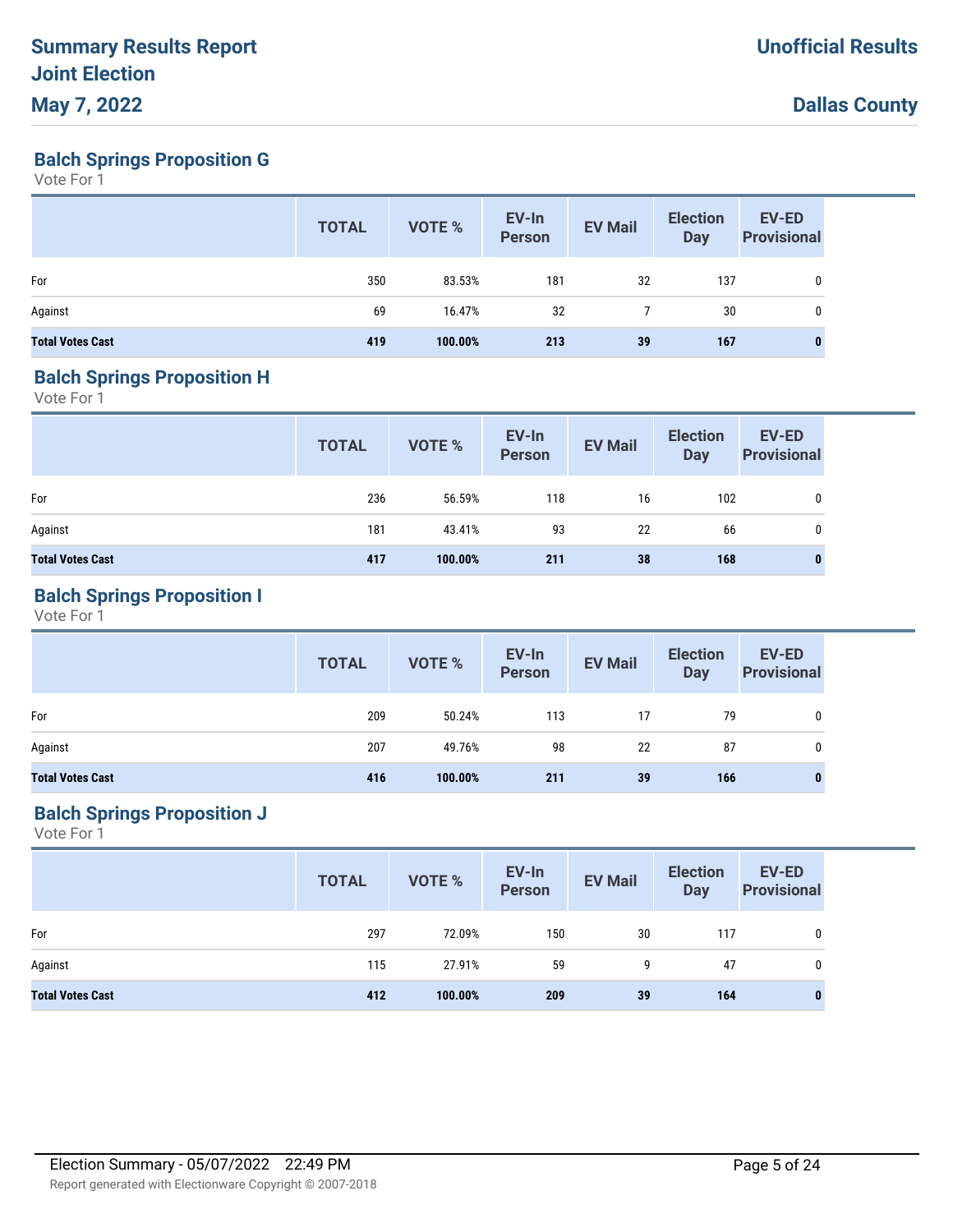**Balch Springs Proposition K**

Vote For 1

|                         | <b>TOTAL</b> | VOTE %  | EV-In<br>Person | <b>EV Mail</b> | <b>Election</b><br><b>Day</b> | EV-ED<br><b>Provisional</b> |
|-------------------------|--------------|---------|-----------------|----------------|-------------------------------|-----------------------------|
| For                     | 343          | 82.65%  | 172             | 33             | 138                           | 0                           |
| Against                 | 72           | 17.35%  | 39              | 5              | 28                            | 0                           |
| <b>Total Votes Cast</b> | 415          | 100.00% | 211             | 38             | 166                           |                             |

### **Balch Springs Proposition L**

Vote For 1

|                         | <b>TOTAL</b> | VOTE %  | EV-In<br>Person | <b>EV Mail</b> | <b>Election</b><br>Day | <b>EV-ED</b><br><b>Provisional</b> |
|-------------------------|--------------|---------|-----------------|----------------|------------------------|------------------------------------|
| For                     | 337          | 81.60%  | 168             | 34             | 135                    | 0                                  |
| Against                 | 76           | 18.40%  | 40              | 5              | 31                     | 0                                  |
| <b>Total Votes Cast</b> | 413          | 100.00% | 208             | 39             | 166                    | $\bf{0}$                           |

# **Balch Springs Proposition M**

Vote For 1

|                         | <b>TOTAL</b> | VOTE %  | EV-In<br>Person | <b>EV Mail</b> | <b>Election</b><br><b>Day</b> | <b>EV-ED</b><br><b>Provisional</b> |
|-------------------------|--------------|---------|-----------------|----------------|-------------------------------|------------------------------------|
| For                     | 283          | 69.02%  | 142             | 27             | 114                           | 0                                  |
| Against                 | 127          | 30.98%  | 67              | 11             | 49                            | 0                                  |
| <b>Total Votes Cast</b> | 410          | 100.00% | 209             | 38             | 163                           | $\bf{0}$                           |

# **Balch Springs Proposition N**

|                         | <b>TOTAL</b> | VOTE %  | EV-In<br>Person | <b>EV Mail</b> | <b>Election</b><br>Day | <b>EV-ED</b><br><b>Provisional</b> |
|-------------------------|--------------|---------|-----------------|----------------|------------------------|------------------------------------|
| For                     | 232          | 56.31%  | 127             | 17             | 88                     | 0                                  |
| Against                 | 180          | 43.69%  | 81              | 22             | 77                     | 0                                  |
| <b>Total Votes Cast</b> | 412          | 100.00% | 208             | 39             | 165                    | $\bf{0}$                           |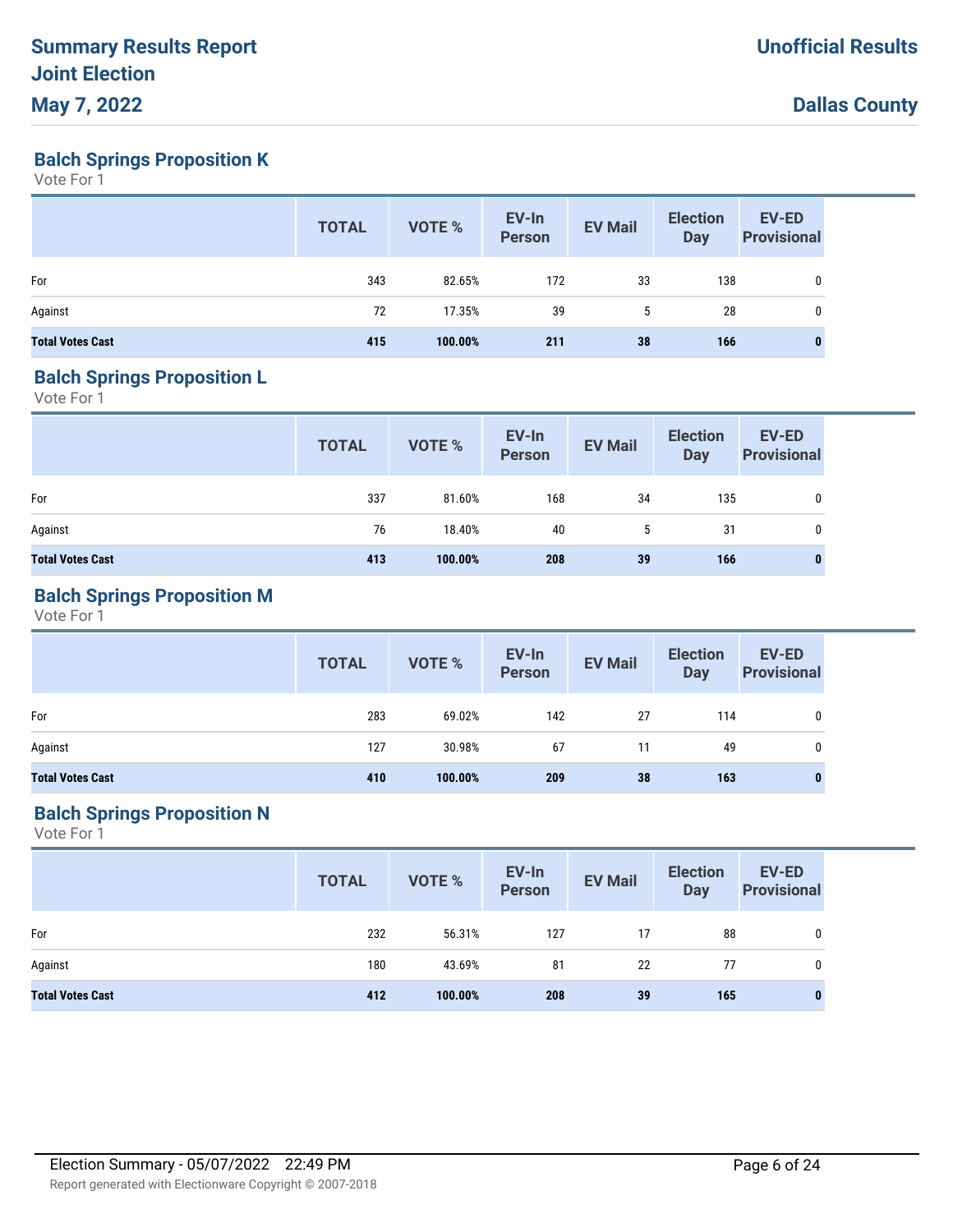# **Carrollton For Member of Council, Mayor - Unexpired Term Carrollton**

Vote For 1

|                         | <b>TOTAL</b> | <b>VOTE %</b> | EV-In<br><b>Person</b> | <b>EV Mail</b> | <b>Election</b><br>Day | <b>EV-ED</b><br><b>Provisional</b> |
|-------------------------|--------------|---------------|------------------------|----------------|------------------------|------------------------------------|
| <b>Steve Babick</b>     | 1,374        | 59.38%        | 746                    | 208            | 420                    |                                    |
| Pat Cochran             | 940          | 40.62%        | 514                    | 89             | 337                    |                                    |
| <b>Total Votes Cast</b> | 2,314        | 100.00%       | 1,260                  | 297            | 757                    | $\bf{0}$                           |

# **Carrollton For Member of Council, Place 1 - Unexpired Term Carrollton**

Vote For 1

|                         | <b>TOTAL</b> | <b>VOTE %</b> | EV-In<br><b>Person</b> | <b>EV Mail</b> | <b>Election</b><br><b>Day</b> | <b>EV-ED</b><br><b>Provisional</b> |
|-------------------------|--------------|---------------|------------------------|----------------|-------------------------------|------------------------------------|
| Sem Habtemariam         | 961          | 44.70%        | 520                    | 122            | 319                           | 0                                  |
| Christopher Axberg      | 1,189        | 55.30%        | 668                    | 147            | 374                           | 0                                  |
| <b>Total Votes Cast</b> | 2,150        | 100.00%       | 1,188                  | 269            | 693                           | $\bf{0}$                           |

# **Carrollton For Member of Council, Place 3 - Unexpired Term Carrollton**

Vote For 1

|                         | <b>TOTAL</b> | <b>VOTE %</b> | EV-In<br><b>Person</b> | <b>EV Mail</b> | <b>Election</b><br><b>Day</b> | <b>EV-ED</b><br><b>Provisional</b> |
|-------------------------|--------------|---------------|------------------------|----------------|-------------------------------|------------------------------------|
| Richard Fleming         | 985          | 45.12%        | 544                    | 143            | 298                           | 0                                  |
| Daisy Palomo            | 868          | 39.76%        | 490                    | 85             | 293                           | 0                                  |
| Nikki Ellis             | 330          | 15.12%        | 167                    | 45             | 118                           | $\mathbf 0$                        |
| <b>Total Votes Cast</b> | 2,183        | 100.00%       | 1,201                  | 273            | 709                           | 0                                  |

### **Cockrell Hill Mayor Cockrell Hill**

|                         | <b>TOTAL</b> | <b>VOTE %</b> | EV-In<br>Person | <b>EV Mail</b> | <b>Election</b><br><b>Day</b> | <b>EV-ED</b><br><b>Provisional</b> |
|-------------------------|--------------|---------------|-----------------|----------------|-------------------------------|------------------------------------|
| Luis David Carrera      | 89           | 100.00%       | 31              |                | 56                            |                                    |
| <b>Total Votes Cast</b> | 89           | 100.00%       | 31              |                | 56                            |                                    |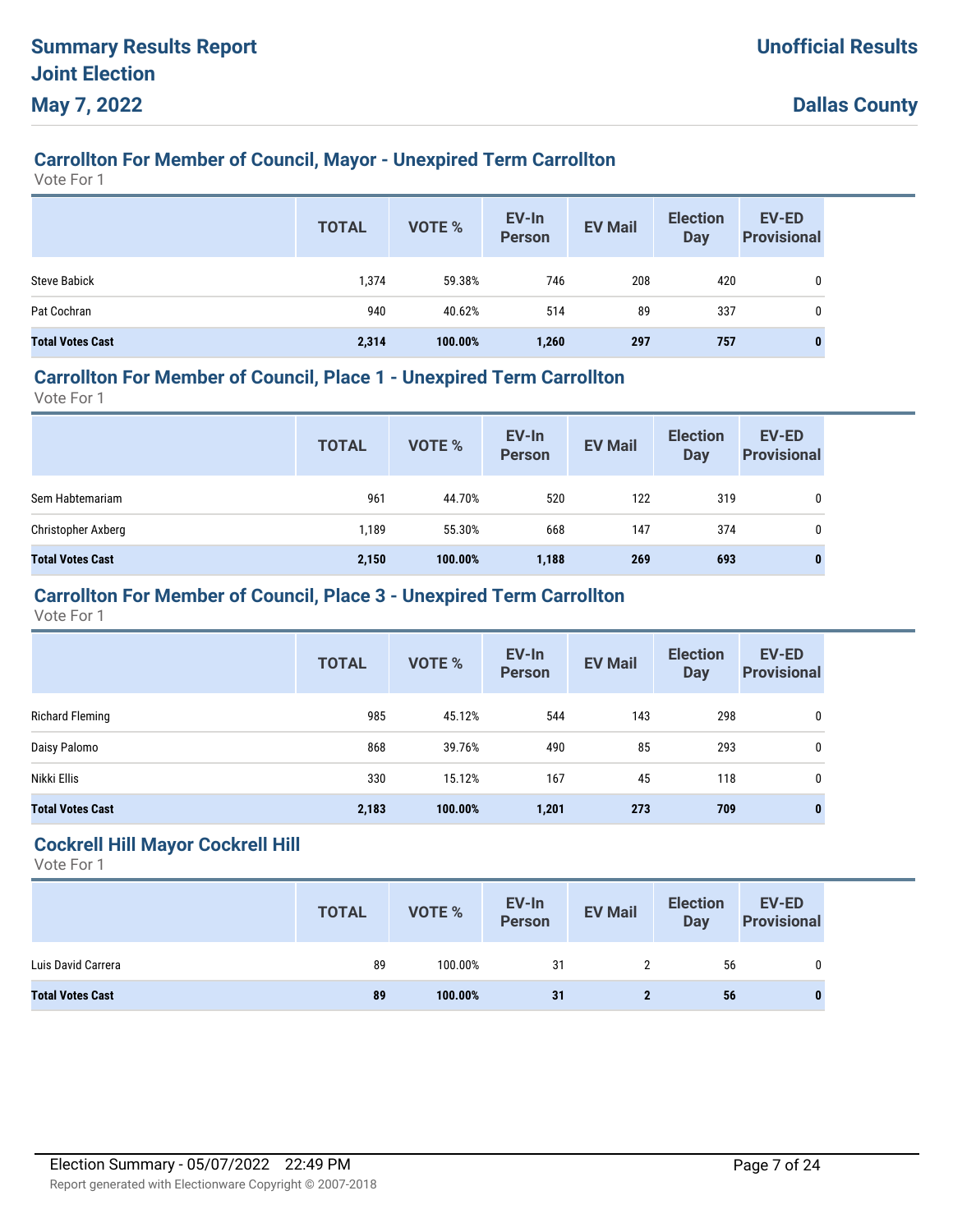# **Cockrell Hill For Member of Council, Place 1 Cockrell Hill**

Vote For 1

|                         | <b>TOTAL</b> | VOTE %  | EV-In<br>Person | <b>EV Mail</b> | <b>Election</b><br>Day | EV-ED<br><b>Provisional</b> |
|-------------------------|--------------|---------|-----------------|----------------|------------------------|-----------------------------|
| Miriam Rodriguez        | 76           | 100.00% | 27              | 2              | 47                     |                             |
| <b>Total Votes Cast</b> | 76           | 100.00% | 27              |                | 47                     | 0                           |

## **Cockrell Hill For Member of Council, Place 2 Cockrell Hill**

Vote For 1

|                         | <b>TOTAL</b> | VOTE %  | EV-In<br>Person | <b>EV Mail</b> | <b>Election</b><br>Day | <b>EV-ED</b><br><b>Provisional</b> |
|-------------------------|--------------|---------|-----------------|----------------|------------------------|------------------------------------|
| Sam Rodriguez           | 44           | 40.74%  | 16              | 0              | 28                     | 0                                  |
| Rene Hudson             | 64           | 59.26%  | 23              | $\overline{2}$ | 39                     | 0                                  |
| <b>Total Votes Cast</b> | 108          | 100.00% | 39              | $\mathbf{2}$   | 67                     | 0                                  |

### **Desoto Mayor Desoto**

Vote For 1

|                         | <b>TOTAL</b> | <b>VOTE %</b> | EV-In<br>Person | <b>EV Mail</b> | <b>Election</b><br><b>Day</b> | <b>EV-ED</b><br><b>Provisional</b> |
|-------------------------|--------------|---------------|-----------------|----------------|-------------------------------|------------------------------------|
| Rachel L. Proctor       | 3,400        | 87.18%        | 2,047           | 361            | 992                           | 0                                  |
| Trace L. Henderson      | 500          | 12.82%        | 268             | 55             | 177                           | $\mathbf 0$                        |
| <b>Total Votes Cast</b> | 3,900        | 100.00%       | 2,315           | 416            | 1,169                         | $\bf{0}$                           |

## **Desoto For Member of Council, Place 3 Desoto**

|                         | <b>TOTAL</b> | VOTE %  | EV-In<br><b>Person</b> | <b>EV Mail</b> | <b>Election</b><br>Day | <b>EV-ED</b><br><b>Provisional</b> |
|-------------------------|--------------|---------|------------------------|----------------|------------------------|------------------------------------|
| Nicole Raphiel          | 3,556        | 100.00% | 2,117                  | 375            | 1,064                  | 0                                  |
| <b>Total Votes Cast</b> | 3,556        | 100.00% | 2,117                  | 375            | 1,064                  |                                    |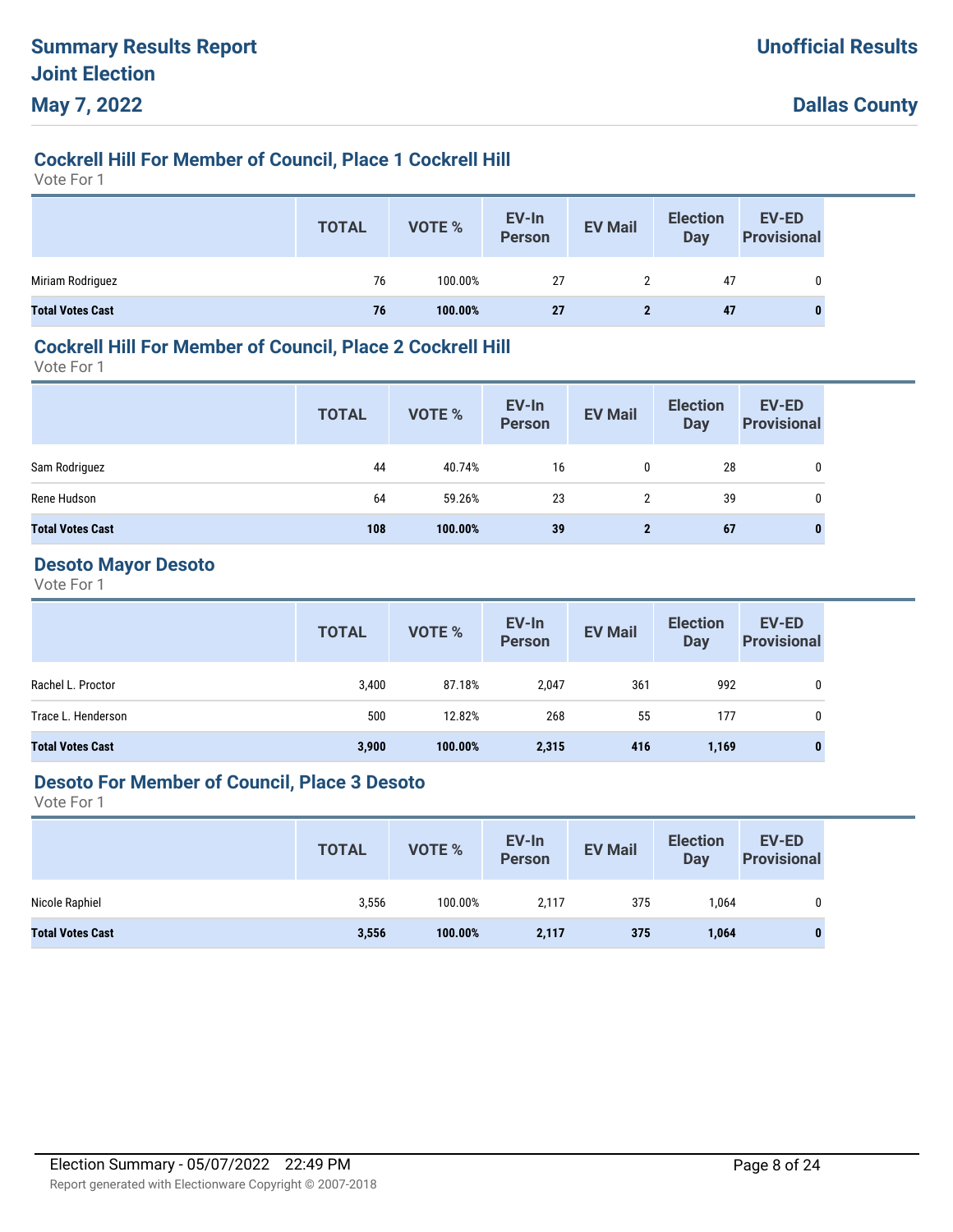# **Desoto For Member of Council, Place 5 Desoto**

Vote For 1

|                         | <b>TOTAL</b> | VOTE %  | EV-In<br><b>Person</b> | <b>EV Mail</b> | <b>Election</b><br>Day | EV-ED<br><b>Provisional</b> |
|-------------------------|--------------|---------|------------------------|----------------|------------------------|-----------------------------|
| Debrah North            | 1,522        | 39.94%  | 833                    | 227            | 462                    | 0                           |
| Dinah Marks             | 2,289        | 60.06%  | 1,439                  | 174            | 676                    | 0                           |
| <b>Total Votes Cast</b> | 3,811        | 100.00% | 2,272                  | 401            | 1,138                  |                             |

#### **Duncanville Mayor Duncanville**

Vote For 1

|                         | <b>TOTAL</b> | <b>VOTE %</b> | EV-In<br><b>Person</b> | <b>EV Mail</b> | <b>Election</b><br>Day | <b>EV-ED</b><br><b>Provisional</b> |
|-------------------------|--------------|---------------|------------------------|----------------|------------------------|------------------------------------|
| Erika Browning          | 705          | 24.45%        | 432                    | 35             | 238                    | 0                                  |
| Mark D. Cooks           | 1,050        | 36.41%        | 645                    | 93             | 312                    | 0                                  |
| LaVaughn Washington     | 79           | 2.74%         | 42                     | 13             | 24                     | 0                                  |
| Barry L. Gordon         | 1,050        | 36.41%        | 642                    | 87             | 321                    | 0                                  |
| <b>Total Votes Cast</b> | 2,884        | 100.00%       | 1,761                  | 228            | 895                    | $\mathbf{0}$                       |

# **Duncanville For Member of Council, District 2 Duncanville District 02**

Vote For 1

|                         | <b>TOTAL</b> | <b>VOTE %</b> | EV-In<br><b>Person</b> | <b>EV Mail</b> | <b>Election</b><br>Day | <b>EV-ED</b><br><b>Provisional</b> |
|-------------------------|--------------|---------------|------------------------|----------------|------------------------|------------------------------------|
| Don McBurnett           | 287          | 50.62%        | 184                    | 33             | 70                     | $\mathbf{0}$                       |
| Nancy Gutierrez         | 280          | 49.38%        | 179                    | 15             | 86                     | $\mathbf{0}$                       |
| <b>Total Votes Cast</b> | 567          | 100.00%       | 363                    | 48             | 156                    | 0                                  |

# **Duncanville For Member of Council, District 4 Duncanville District 04**

|                         | <b>TOTAL</b> | <b>VOTE %</b> | EV-In<br><b>Person</b> | <b>EV Mail</b> | <b>Election</b><br>Day | <b>EV-ED</b><br><b>Provisional</b> |
|-------------------------|--------------|---------------|------------------------|----------------|------------------------|------------------------------------|
| Karen Cherry            | 489          | 74.43%        | 316                    | 38             | 135                    | 0                                  |
| Brenda O'Brien          | 168          | 25.57%        | 93                     | 17             | 58                     | 0                                  |
| <b>Total Votes Cast</b> | 657          | 100.00%       | 409                    | 55             | 193                    | 0                                  |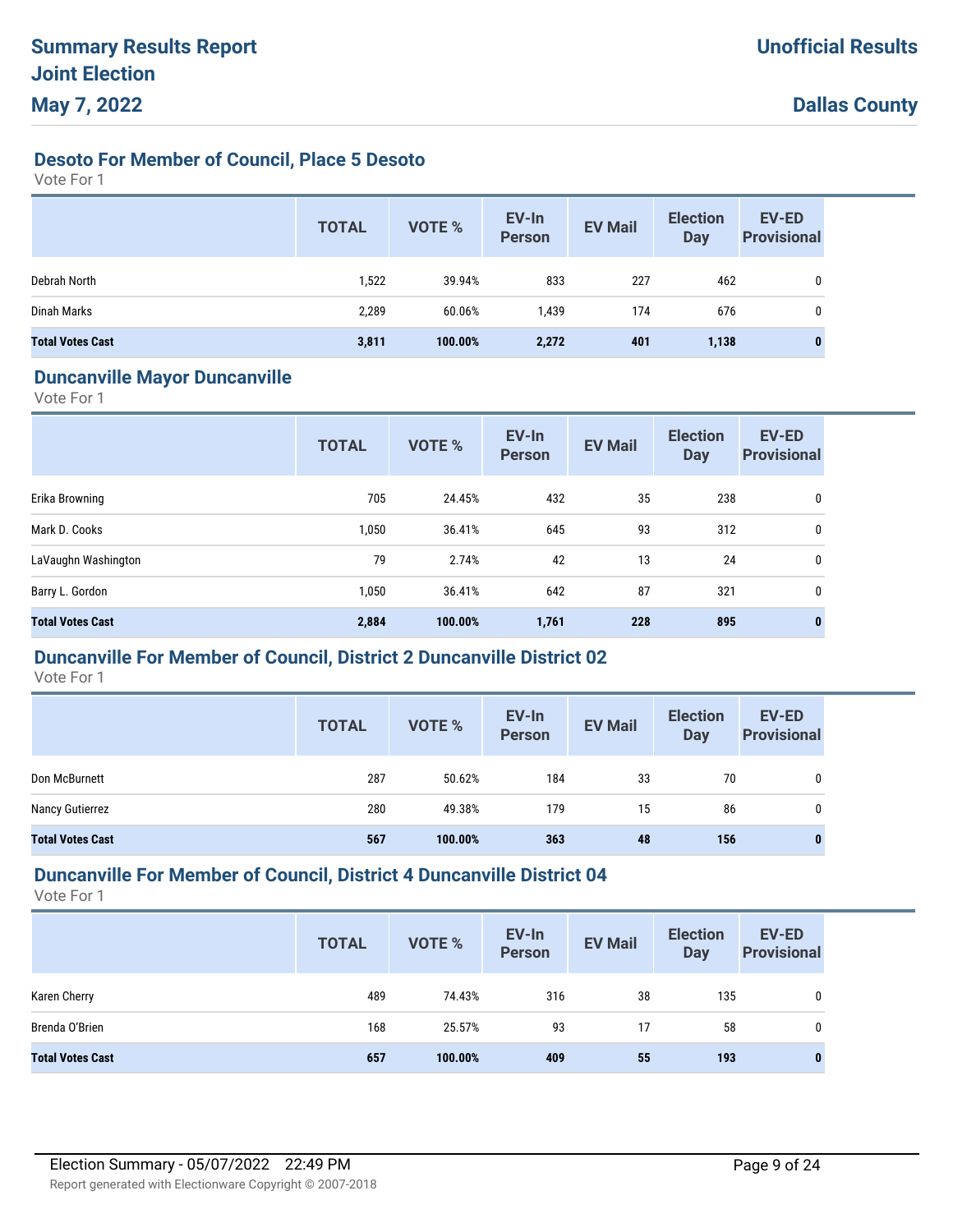# **Farmers Branch For Member of Council, District 1 Farmers Branch District 01**

Vote For 1

|                         | <b>TOTAL</b> | VOTE %  | EV-In<br>Person | <b>EV Mail</b> | <b>Election</b><br>Day | <b>EV-ED</b><br><b>Provisional</b> |
|-------------------------|--------------|---------|-----------------|----------------|------------------------|------------------------------------|
| Cristal Retana          | 174          | 43.94%  | 87              | 10             | 77                     | 0                                  |
| Omar Roman              | 222          | 56.06%  | 119             | 11             | 92                     | 0                                  |
| <b>Total Votes Cast</b> | 396          | 100.00% | 206             | 21             | 169                    | 0                                  |

#### **Farmers Branch For Member of Council, District 4 Farmers Branch District 04**

Vote For 1

|                         | <b>TOTAL</b> | VOTE %  | EV-In<br>Person | <b>EV Mail</b> | <b>Election</b><br><b>Day</b> | <b>EV-ED</b><br><b>Provisional</b> |
|-------------------------|--------------|---------|-----------------|----------------|-------------------------------|------------------------------------|
| Richard Jackson         | 437          | 66.92%  | 253             | 23             | 161                           | 0                                  |
| Mike McGinnis           | 216          | 33.08%  | 126             | 11             | 79                            | 0                                  |
| <b>Total Votes Cast</b> | 653          | 100.00% | 379             | 34             | 240                           | $\bf{0}$                           |

# **Garland For Member of Council, District 2 Garland District 02**

Vote For 1

|                         | <b>TOTAL</b> | <b>VOTE %</b> | EV-In<br><b>Person</b> | <b>EV Mail</b> | <b>Election</b><br><b>Day</b> | <b>EV-ED</b><br><b>Provisional</b> |
|-------------------------|--------------|---------------|------------------------|----------------|-------------------------------|------------------------------------|
| Trayc Claybrook         | 64           | 11.57%        | 33                     | 6              | 25                            | 0                                  |
| Koni Ramos-Kaiwi        | 103          | 18.63%        | 46                     | 10             | 47                            | 0                                  |
| Deborah Morris          | 386          | 69.80%        | 197                    | 52             | 137                           | 0                                  |
| <b>Total Votes Cast</b> | 553          | 100.00%       | 276                    | 68             | 209                           | 0                                  |

## **Garland For Member of Council, District 5 Garland District 05**

|                         | <b>TOTAL</b> | <b>VOTE %</b> | EV-In<br><b>Person</b> | <b>EV Mail</b> | <b>Election</b><br><b>Day</b> | <b>EV-ED</b><br><b>Provisional</b> |
|-------------------------|--------------|---------------|------------------------|----------------|-------------------------------|------------------------------------|
| Cle D. Kimble           | 131          | 18.85%        | 55                     | 23             | 53                            | 0                                  |
| Margaret A. Lucht       | 346          | 49.78%        | 137                    | 40             | 169                           | 0                                  |
| Jon Dehn                | 218          | 31.37%        | 106                    | 10             | 102                           | 0                                  |
| <b>Total Votes Cast</b> | 695          | 100.00%       | 298                    | 73             | 324                           | 0                                  |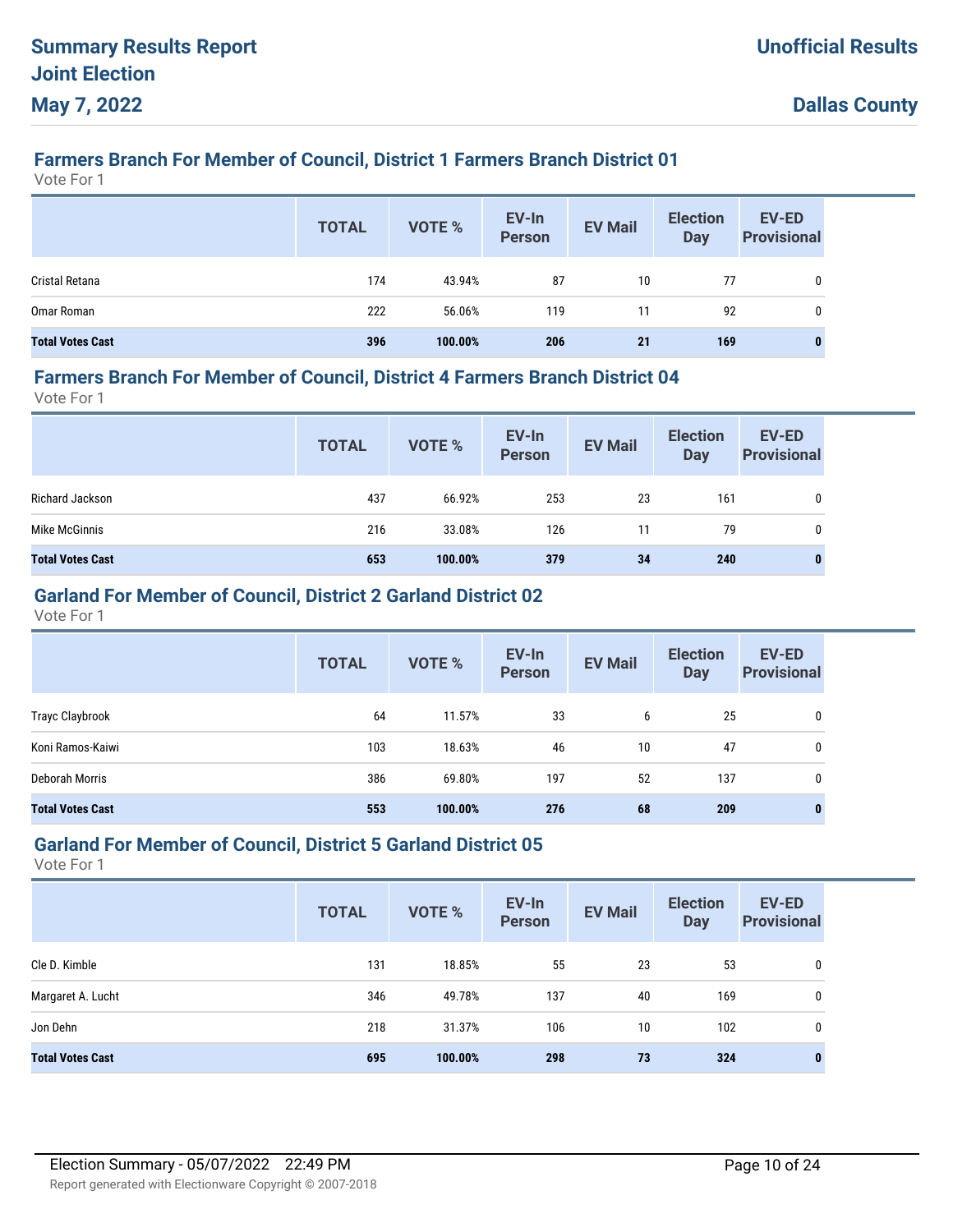**Grand Prarie Mayor Grand Prairie**

Vote For 1

|                         | <b>TOTAL</b> | <b>VOTE %</b> | EV-In<br><b>Person</b> | <b>EV Mail</b> | <b>Election</b><br>Day | <b>EV-ED</b><br><b>Provisional</b> |
|-------------------------|--------------|---------------|------------------------|----------------|------------------------|------------------------------------|
| Ron Jensen              | 3,367        | 88.91%        | 1,822                  | 292            | 1,253                  | 0                                  |
| Rabbi DeLeslie          | 420          | 11.09%        | 200                    | 34             | 186                    | 0                                  |
| <b>Total Votes Cast</b> | 3,787        | 100.00%       | 2,022                  | 326            | 1,439                  | $\mathbf{0}$                       |

#### **Grand Prarie For Member of Council, District 2 Grand Prairie District 02**

Vote For 1

|                         | <b>TOTAL</b> | VOTE %  | EV-In<br><b>Person</b> | <b>EV Mail</b> | <b>Election</b><br><b>Day</b> | EV-ED<br><b>Provisional</b> |
|-------------------------|--------------|---------|------------------------|----------------|-------------------------------|-----------------------------|
| Jacquin Headen          | 751          | 53.64%  | 427                    | 30             | 294                           | 0                           |
| Lazaro Gonzalez         | 100          | 7.14%   | 49                     | 14             | 37                            | $\mathbf 0$                 |
| Dennis King             | 549          | 39.21%  | 340                    | 53             | 156                           | $\mathbf 0$                 |
| <b>Total Votes Cast</b> | 1,400        | 100.00% | 816                    | 97             | 487                           | 0                           |

# **Grand Prarie For Member of Council, District 4 Grand Prairie District 04**

Vote For 1

|                         | <b>TOTAL</b> | <b>VOTE %</b> | EV-In<br>Person | <b>EV Mail</b> | <b>Election</b><br><b>Day</b> | <b>EV-ED</b><br><b>Provisional</b> |
|-------------------------|--------------|---------------|-----------------|----------------|-------------------------------|------------------------------------|
| John Lopez              | 138          | 100.00%       | 62              | 19             | 57                            | 0                                  |
| <b>Total Votes Cast</b> | 138          | 100.00%       | 62              | 19             | 57                            |                                    |

#### **Hutchins Mayor Hutchins**

|                         | <b>TOTAL</b> | <b>VOTE %</b> | EV-In<br>Person | <b>EV Mail</b> | <b>Election</b><br>Day | <b>EV-ED</b><br><b>Provisional</b> |
|-------------------------|--------------|---------------|-----------------|----------------|------------------------|------------------------------------|
| Mario Vasquez           | 121          | 51.93%        | 54              | 4              | 63                     | 0                                  |
| Demarcus Odom           | 112          | 48.07%        | 44              | 9              | 59                     | 0                                  |
| <b>Total Votes Cast</b> | 233          | 100.00%       | 98              | 13             | 122                    | 0                                  |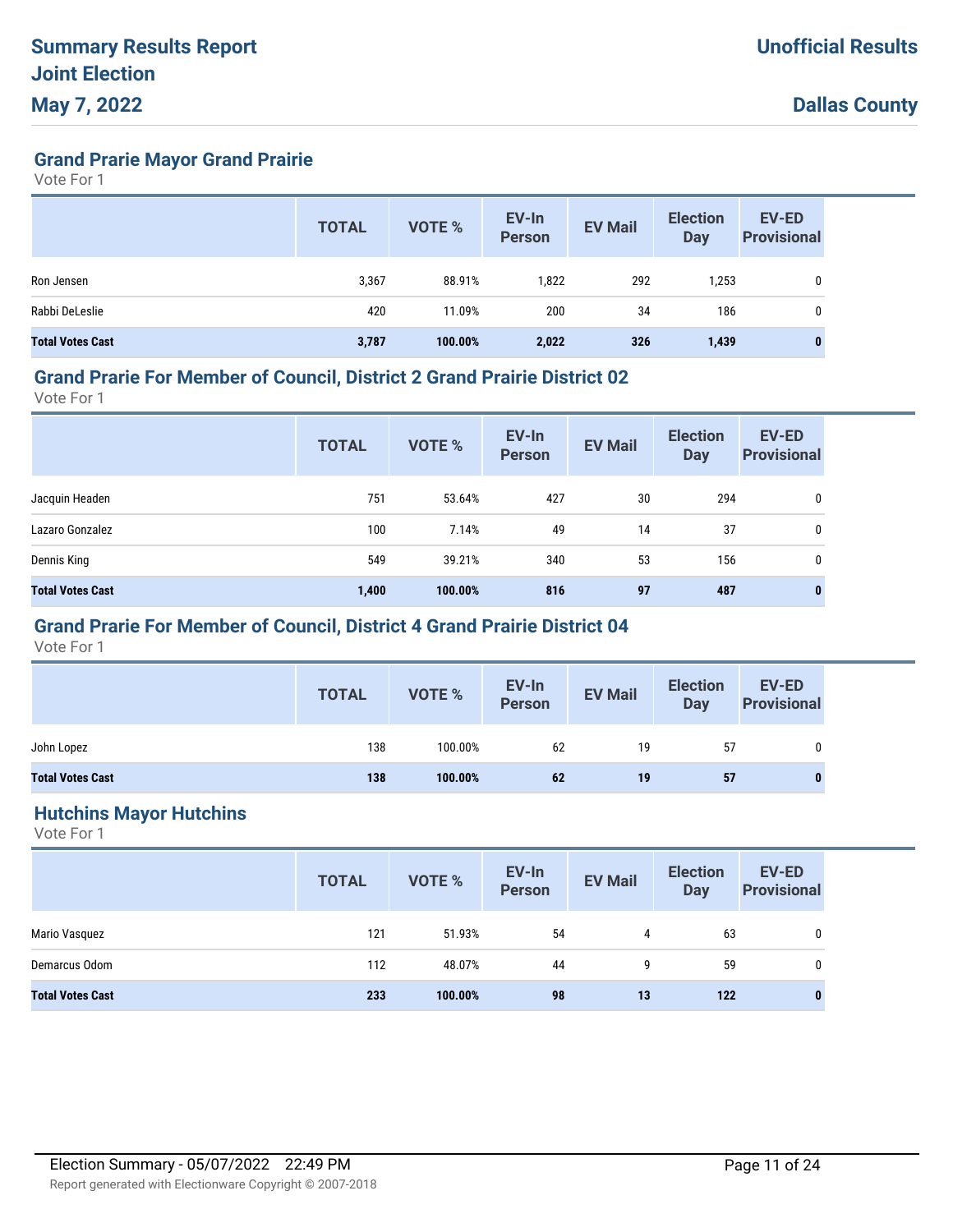# **Hutchins For Member of Council Hutchins**

Vote For 2

|                         | <b>TOTAL</b> | <b>VOTE %</b> | EV-In<br><b>Person</b> | <b>EV Mail</b> | <b>Election</b><br><b>Day</b> | <b>EV-ED</b><br><b>Provisional</b> |
|-------------------------|--------------|---------------|------------------------|----------------|-------------------------------|------------------------------------|
| Brenda L. Campbell      | 143          | 40.28%        | 61                     | 12             | 70                            | 0                                  |
| <b>Steve Nichols</b>    | 108          | 30.42%        | 44                     | 4              | 60                            | 0                                  |
| <b>Gerald Hollis</b>    | 104          | 29.30%        | 42                     |                | 55                            | 0                                  |
| <b>Total Votes Cast</b> | 355          | 100.00%       | 147                    | 23             | 185                           | $\mathbf{0}$                       |

#### **Irving For Member of Council, Single Member District 1 Irving District 01**

Vote For 1

|                         | <b>TOTAL</b> | <b>VOTE %</b> | EV-In<br><b>Person</b> | <b>EV Mail</b> | <b>Election</b><br><b>Day</b> | <b>EV-ED</b><br><b>Provisional</b> |
|-------------------------|--------------|---------------|------------------------|----------------|-------------------------------|------------------------------------|
| <b>Tony Grimes</b>      | 295          | 38.71%        | 151                    | 36             | 108                           | 0                                  |
| John Bloch              | 324          | 42.52%        | 158                    | 11             | 155                           | 0                                  |
| <b>Ricky Lightfoot</b>  | 143          | 18.77%        | 98                     | 15             | 30                            | 0                                  |
| <b>Total Votes Cast</b> | 762          | 100.00%       | 407                    | 62             | 293                           | $\bf{0}$                           |

# **Irving For Member of Council, Single Member District 7 Irving District 07**

Vote For 1

|                         | <b>TOTAL</b> | <b>VOTE %</b> | EV-In<br><b>Person</b> | <b>EV Mail</b> | <b>Election</b><br><b>Day</b> | <b>EV-ED</b><br><b>Provisional</b> |
|-------------------------|--------------|---------------|------------------------|----------------|-------------------------------|------------------------------------|
| Bryan Jones             | 506          | 45.06%        | 263                    | 20             | 223                           | 0                                  |
| Kyle Taylor             | 617          | 54.94%        | 324                    | 63             | 230                           | 0                                  |
| <b>Total Votes Cast</b> | 1,123        | 100.00%       | 587                    | 83             | 453                           | 0                                  |

# **Lancaster For Member of Council, District 1 Lancaster District 01**

|                          | <b>TOTAL</b> | <b>VOTE %</b> | EV-In<br><b>Person</b> | <b>EV Mail</b> | <b>Election</b><br><b>Day</b> | <b>EV-ED</b><br><b>Provisional</b> |
|--------------------------|--------------|---------------|------------------------|----------------|-------------------------------|------------------------------------|
| <b>Carol Strain Burk</b> | 490          | 76.68%        | 340                    | 25             | 125                           |                                    |
| Lawrence L. Prothro      | 149          | 23.32%        | 89                     | 11             | 49                            |                                    |
| <b>Total Votes Cast</b>  | 639          | 100.00%       | 429                    | 36             | 174                           | 0                                  |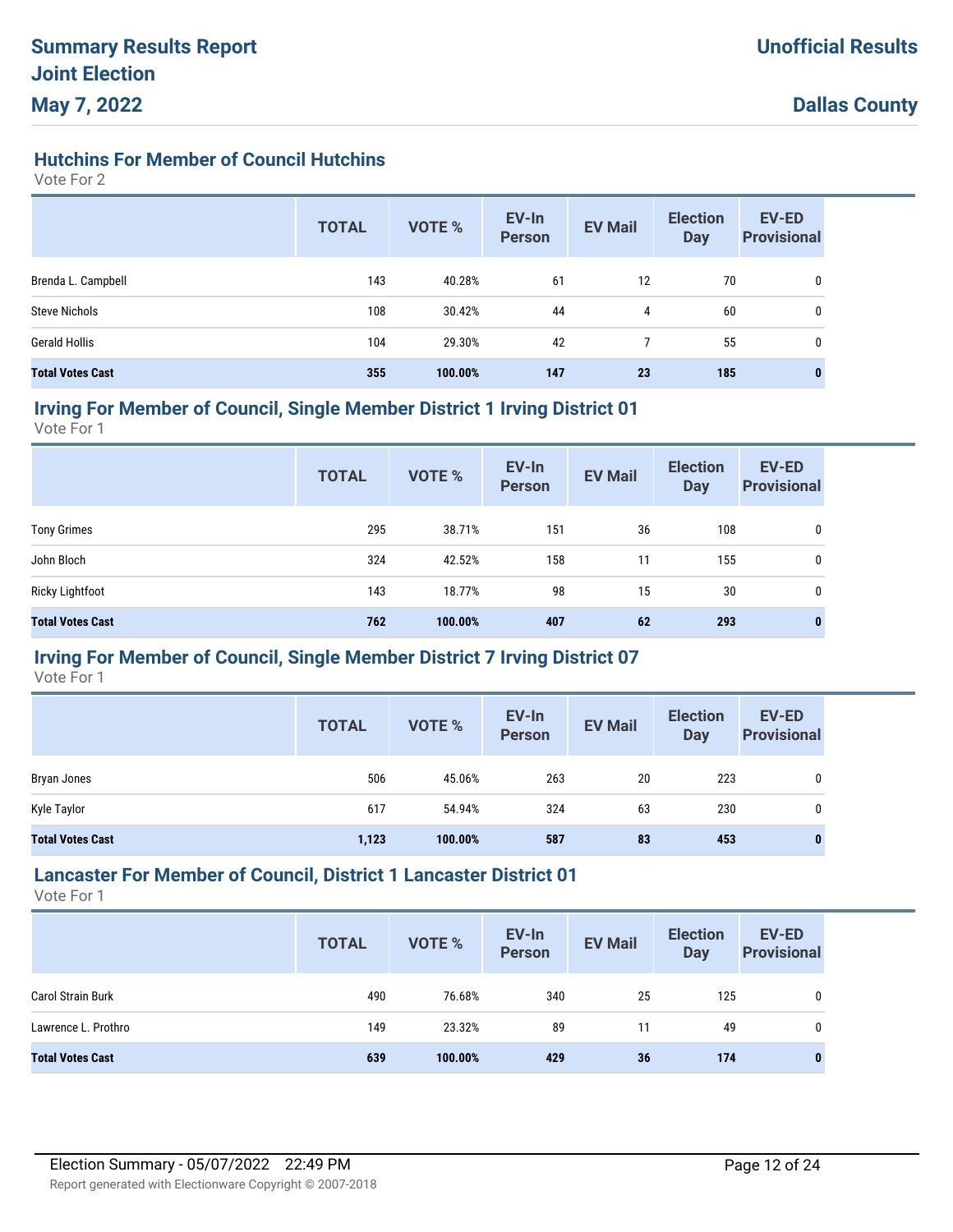# **Lewisville For Member of Council, Place 4 Lewisville**

Vote For 1

|                         | <b>TOTAL</b> | <b>VOTE %</b> | EV-In<br>Person | <b>EV Mail</b> | <b>Election</b><br><b>Day</b> | <b>EV-ED</b><br><b>Provisional</b> |
|-------------------------|--------------|---------------|-----------------|----------------|-------------------------------|------------------------------------|
| <b>Brandon Jones</b>    | a            | 100.00%       |                 |                |                               | 0                                  |
| <b>Total Votes Cast</b> | q            | 100.00%       |                 |                |                               | 0                                  |

## **Lewisville For Member of Council, Place 5 Lewisville**

Vote For 1

|                         | <b>TOTAL</b> | VOTE %  | EV-In<br>Person | <b>EV Mail</b> | <b>Election</b><br>Day | EV-ED<br><b>Provisional</b> |
|-------------------------|--------------|---------|-----------------|----------------|------------------------|-----------------------------|
| Kristin Green           | a            | 100.00% |                 |                |                        | 0                           |
| <b>Total Votes Cast</b> | 9            | 100.00% |                 |                |                        | 0                           |

# **Lewisville For Member of Council, Place 6 Lewisville**

Vote For 1

|                         | <b>TOTAL</b> | VOTE %  | EV-In<br>Person | <b>EV Mail</b> | <b>Election</b><br><b>Day</b> | <b>EV-ED</b><br><b>Provisional</b> |
|-------------------------|--------------|---------|-----------------|----------------|-------------------------------|------------------------------------|
| Patrick Kelly           | 8            | 88.89%  | 6               |                |                               | 0                                  |
| <b>Tom Cottrell</b>     |              | 11.11%  |                 | 0              | 0                             | 0                                  |
| <b>Total Votes Cast</b> | 9            | 100.00% |                 |                |                               | $\bf{0}$                           |

# **Rowlett Mayor Rowlett**

|                         | <b>TOTAL</b> | <b>VOTE %</b> | EV-In<br><b>Person</b> | <b>EV Mail</b> | <b>Election</b><br><b>Day</b> | EV-ED<br><b>Provisional</b> |
|-------------------------|--------------|---------------|------------------------|----------------|-------------------------------|-----------------------------|
| Chris Kizziar           | 949          | 28.46%        | 535                    | 45             | 369                           | 0                           |
| Joel R. Medina II       | 707          | 21.21%        | 367                    | 39             | 301                           | 0                           |
| <b>Blake Margolis</b>   | 1,678        | 50.33%        | 928                    | 81             | 669                           | 0                           |
| <b>Total Votes Cast</b> | 3,334        | 100.00%       | 1,830                  | 165            | 1,339                         | $\bf{0}$                    |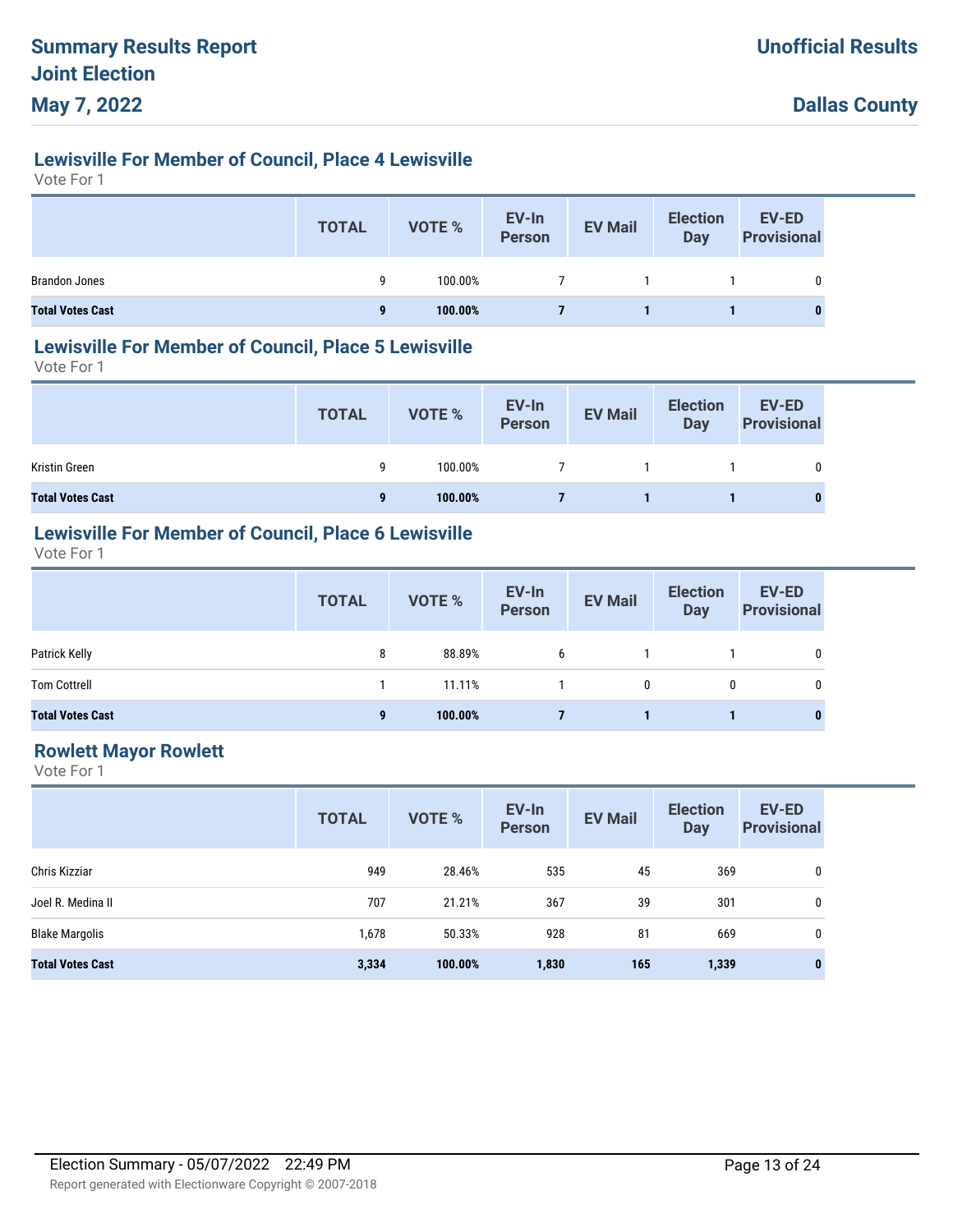# **Rowlett Councilmember, Place Two Rowlett**

Vote For 1

|                         | <b>TOTAL</b> | VOTE %  | EV-In<br>Person | <b>EV Mail</b> | <b>Election</b><br>Day | <b>EV-ED</b><br><b>Provisional</b> |
|-------------------------|--------------|---------|-----------------|----------------|------------------------|------------------------------------|
| Jeff Winget             | 2,785        | 100.00% | 1,541           | 134            | 1.110                  |                                    |
| <b>Total Votes Cast</b> | 2,785        | 100.00% | 1,541           | 134            | 1,110                  | $\bf{0}$                           |

## **Rowlett Councilmember, Place Four Rowlett**

Vote For 1

|                         | <b>TOTAL</b> | <b>VOTE %</b> | EV-In<br><b>Person</b> | <b>EV Mail</b> | <b>Election</b><br><b>Day</b> | <b>EV-ED</b><br><b>Provisional</b> |
|-------------------------|--------------|---------------|------------------------|----------------|-------------------------------|------------------------------------|
| Mike Britton            | 1,676        | 53.55%        | 954                    | 61             | 661                           | 0                                  |
| Whitney P. Laning       | 1,454        | 46.45%        | 795                    | 93             | 566                           | 0                                  |
| <b>Total Votes Cast</b> | 3,130        | 100.00%       | 1,749                  | 154            | 1,227                         | 0                                  |

# **Rowlett Councilmember, Place Six Rowlett**

Vote For 1

|                         | <b>TOTAL</b> | VOTE %  | EV-In<br>Person | <b>EV Mail</b> | <b>Election</b><br>Day | <b>EV-ED</b><br><b>Provisional</b> |
|-------------------------|--------------|---------|-----------------|----------------|------------------------|------------------------------------|
| Rebecca J. Day          | 1,287        | 42.49%  | 655             | 71             | 561                    | 0                                  |
| Debra (Deb) Shinder     | 1,742        | 57.51%  | 1.024           | 83             | 635                    | 0                                  |
| <b>Total Votes Cast</b> | 3,029        | 100.00% | 1,679           | 154            | 1,196                  | $\bf{0}$                           |

## **Rowlett Councilmember Place 1 Unexpired Term Rowlett**

|                         | <b>TOTAL</b> | <b>VOTE %</b> | EV-In<br><b>Person</b> | <b>EV Mail</b> | <b>Election</b><br><b>Day</b> | <b>EV-ED</b><br><b>Provisional</b> |
|-------------------------|--------------|---------------|------------------------|----------------|-------------------------------|------------------------------------|
| Brian Galuardi          | .526         | 51.36%        | 909                    | 66             | 551                           | 0                                  |
| Stephanie Higgins       | 1,445        | 48.64%        | 751                    | 88             | 606                           | 0                                  |
| <b>Total Votes Cast</b> | 2,971        | 100.00%       | 1,660                  | 154            | 1,157                         | $\bf{0}$                           |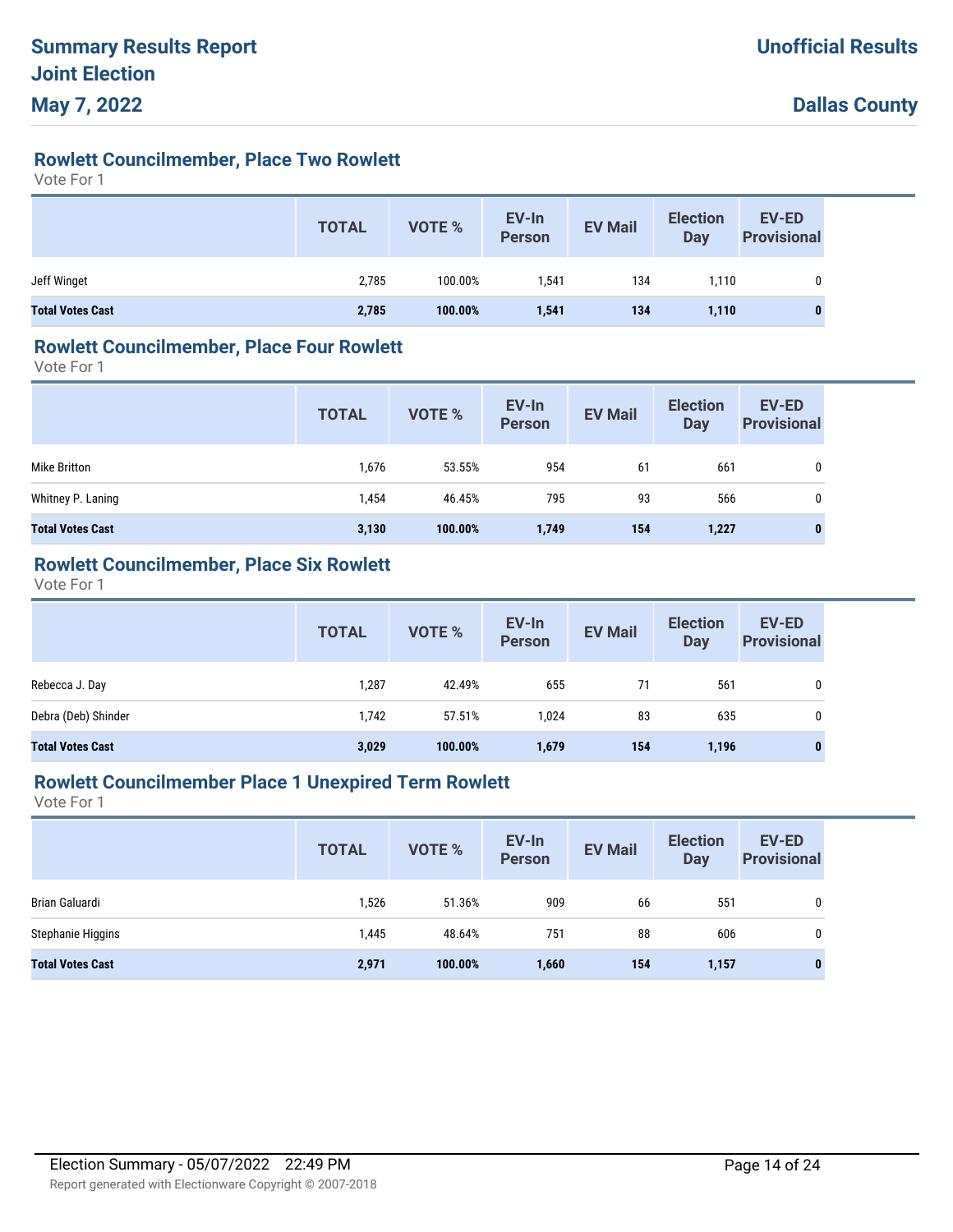## **Sachse Mayor Sachse**

Vote For 1

|                         | <b>TOTAL</b> | VOTE %  | EV-In<br><b>Person</b> | <b>EV Mail</b> | <b>Election</b><br><b>Day</b> | <b>EV-ED</b><br><b>Provisional</b> |
|-------------------------|--------------|---------|------------------------|----------------|-------------------------------|------------------------------------|
| <b>Teddy Kinzer</b>     | 527          | 48.98%  | 325                    |                | 195                           | 0                                  |
| Jeff Bickerstaff        | 549          | 51.02%  | 318                    | 20             | 211                           | 0                                  |
| <b>Total Votes Cast</b> | 1,076        | 100.00% | 643                    | <b>27</b>      | 406                           | $\bf{0}$                           |

#### **Sachse For Member of Council, Place 5 Sachse**

Vote For 1

|                         | <b>TOTAL</b> | VOTE %  | EV-In<br>Person | <b>EV Mail</b> | <b>Election</b><br>Day | <b>EV-ED</b><br><b>Provisional</b> |
|-------------------------|--------------|---------|-----------------|----------------|------------------------|------------------------------------|
| Lindsay Buhler          | 644          | 63.39%  | 383             | 21             | 240                    |                                    |
| Spencer Hauenstein      | 372          | 36.61%  | 223             | 5              | 144                    |                                    |
| <b>Total Votes Cast</b> | 1,016        | 100.00% | 606             | 26             | 384                    |                                    |

# **Sachse For Member of Council, Place 6 Sachse**

Vote For 1

|                         | <b>TOTAL</b> | VOTE %  | EV-In<br>Person | <b>EV Mail</b> | <b>Election</b><br>Day | <b>EV-ED</b><br><b>Provisional</b> |
|-------------------------|--------------|---------|-----------------|----------------|------------------------|------------------------------------|
| Matt Prestenberg        | 583          | 59.01%  | 375             | 9              | 199                    | 0                                  |
| Adrian Rodriguez        | 405          | 40.99%  | 222             | 17             | 166                    | 0                                  |
| <b>Total Votes Cast</b> | 988          | 100.00% | 597             | 26             | 365                    | 0                                  |

# **Wilmer For Member of Council Wilmer**

|                         | <b>TOTAL</b> | <b>VOTE %</b> | EV-In<br><b>Person</b> | <b>EV Mail</b> | <b>Election</b><br><b>Day</b> | <b>EV-ED</b><br><b>Provisional</b> |
|-------------------------|--------------|---------------|------------------------|----------------|-------------------------------|------------------------------------|
| Melissa Ramirez         | 64           | 20.19%        | 22                     | 0              | 42                            | 0                                  |
| Pamela Wash             | 97           | 30.60%        | 37                     | 5              | 55                            | 0                                  |
| Laura Jacobs            | 90           | 28.39%        | 34                     | 5              | 51                            | 0                                  |
| Sergio Campos           | 66           | 20.82%        | 24                     |                | 41                            | 0                                  |
| <b>Total Votes Cast</b> | 317          | 100.00%       | 117                    | 11             | 189                           | 0                                  |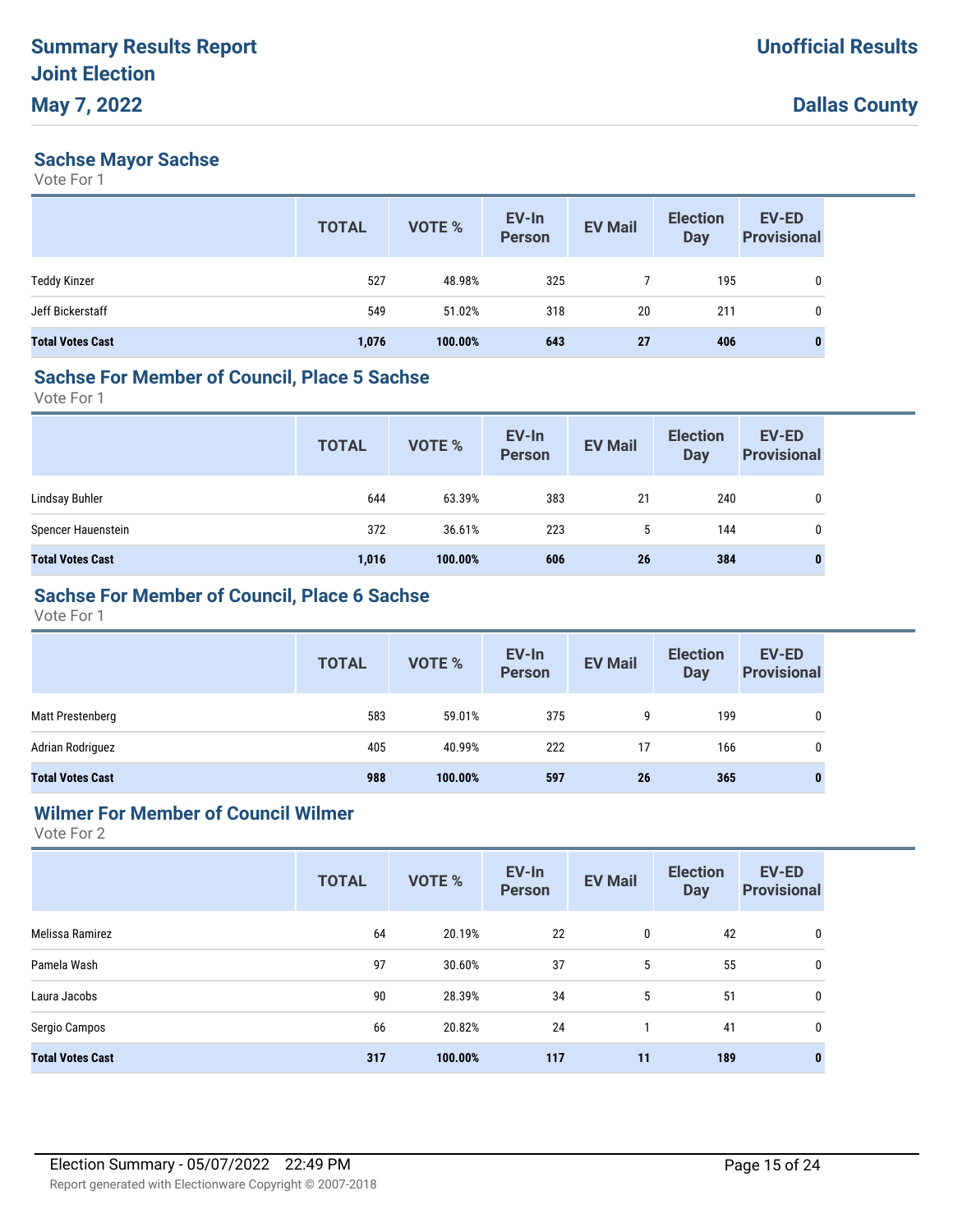# **Wilmer Proposition A**

Vote For 1

|                         | <b>TOTAL</b> | <b>VOTE %</b> | EV-In<br>Person | <b>EV Mail</b> | <b>Election</b><br>Day | <b>EV-ED</b><br><b>Provisional</b> |
|-------------------------|--------------|---------------|-----------------|----------------|------------------------|------------------------------------|
| Yes                     | 148          | 89.70%        | 56              | 6              | 86                     | 0                                  |
| No                      | 17           | 10.30%        | 4               | 0              | 13                     | 0                                  |
| <b>Total Votes Cast</b> | 165          | 100.00%       | 60              | 6              | 99                     | $\bf{0}$                           |

#### **Carrollton-Farmers Branch For Member(s) of Board of Trustees Carroll-Farmers Branch ISD** Vote For 3

|                         | <b>TOTAL</b> | VOTE %  | EV-In<br><b>Person</b> | <b>EV Mail</b> | <b>Election</b><br><b>Day</b> | <b>EV-ED</b><br><b>Provisional</b> |
|-------------------------|--------------|---------|------------------------|----------------|-------------------------------|------------------------------------|
| James Allen             | 652          | 5.60%   | 353                    | 111            | 188                           | $\pmb{0}$                          |
| James Allen             | 276          | 2.37%   | 165                    | 30             | 81                            | $\mathbf 0$                        |
| James Allen             | 287          | 2.47%   | 163                    | 31             | 93                            | $\pmb{0}$                          |
| Ileana Garza-Rojas      | 1,173        | 10.08%  | 571                    | 140            | 462                           | 0                                  |
| Ileana Garza-Rojas      | 771          | 6.63%   | 378                    | 66             | 327                           | 0                                  |
| Ileana Garza-Rojas      | 820          | 7.05%   | 404                    | 54             | 362                           | 0                                  |
| Kim Brady               | 1,304        | 11.21%  | 654                    | 206            | 444                           | 0                                  |
| Kim Brady               | 858          | 7.37%   | 440                    | 74             | 344                           | $\boldsymbol{0}$                   |
| Kim Brady               | 782          | 6.72%   | 418                    | 51             | 313                           | $\boldsymbol{0}$                   |
| <b>Tara Hrbacek</b>     | 1,606        | 13.80%  | 829                    | 200            | 577                           | 0                                  |
| <b>Tara Hrbacek</b>     | 449          | 3.86%   | 238                    | 57             | 154                           | 0                                  |
| <b>Tara Hrbacek</b>     | 383          | 3.29%   | 201                    | 59             | 123                           | $\boldsymbol{0}$                   |
| Randy Schackmann        | 1,242        | 10.67%  | 632                    | 188            | 422                           | 0                                  |
| Randy Schackmann        | 603          | 5.18%   | 350                    | 47             | 206                           | $\boldsymbol{0}$                   |
| Randy Schackmann        | 430          | 3.70%   | 256                    | 39             | 135                           | 0                                  |
| <b>Total Votes Cast</b> | 11,636       | 100.00% | 6,052                  | 1,353          | 4,231                         | $\bullet$                          |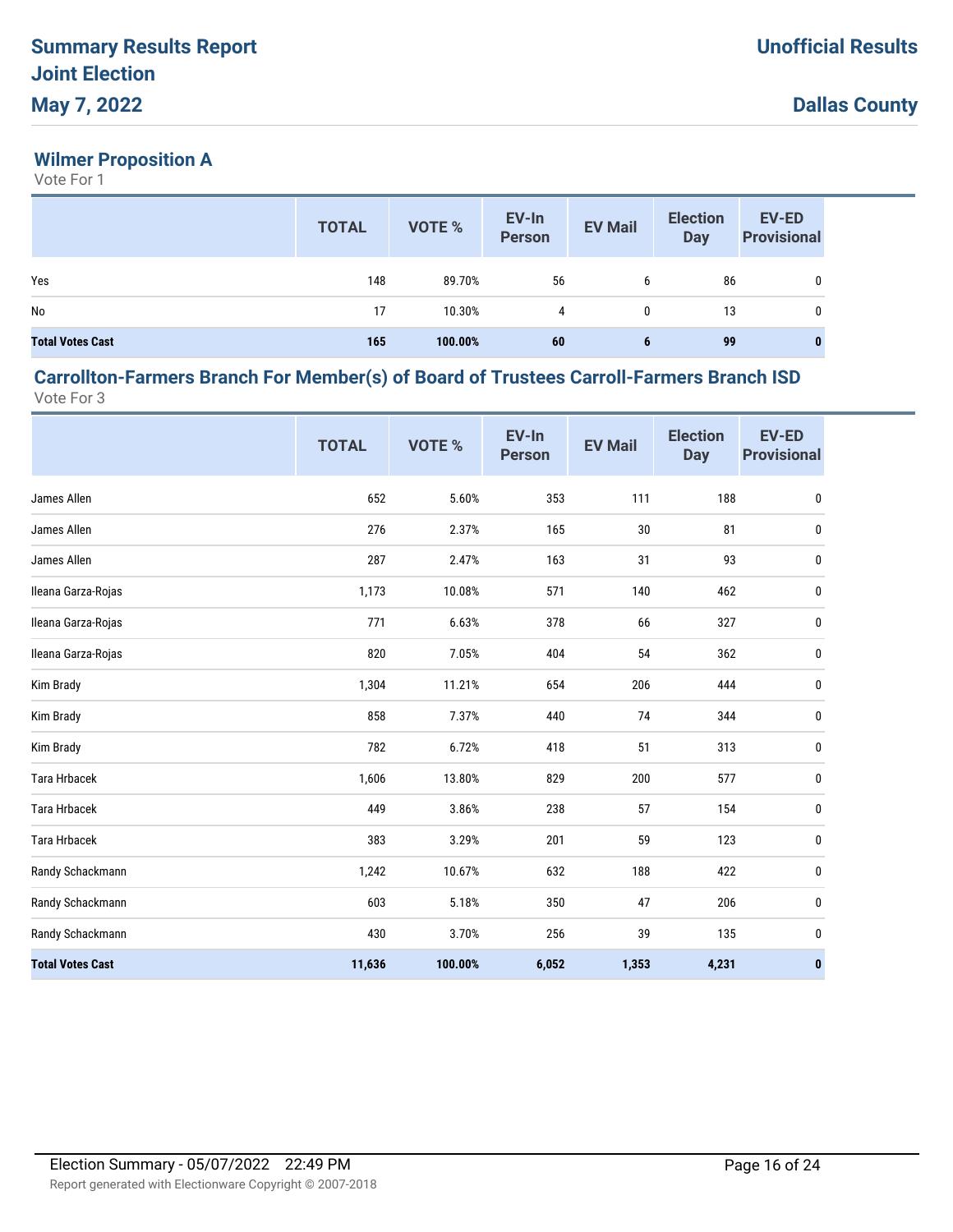# **Cedar Hill ISD For Member of Board of Trustees, Place 1 Cedar Hill ISD**

Vote For 1

|                         | <b>TOTAL</b> | VOTE %  | EV-In<br>Person | <b>EV Mail</b> | <b>Election</b><br>Day | <b>EV-ED</b><br><b>Provisional</b> |
|-------------------------|--------------|---------|-----------------|----------------|------------------------|------------------------------------|
| Gayle A. Sims           | 1,467        | 100.00% | 731             | 182            | 554                    | 0                                  |
| <b>Total Votes Cast</b> | 1,467        | 100.00% | 731             | 182            | 554                    | 0                                  |

#### **Cedar Hill ISD For Member of Board of Trustees, Place 2 Cedar Hill ISD**

Vote For 1

|                         | <b>TOTAL</b> | VOTE %  | EV-In<br><b>Person</b> | <b>EV Mail</b> | <b>Election</b><br><b>Day</b> | <b>EV-ED</b><br><b>Provisional</b> |
|-------------------------|--------------|---------|------------------------|----------------|-------------------------------|------------------------------------|
| DeAundra Hurd           | 692          | 46.82%  | 343                    | 87             | 262                           | 0                                  |
| Carma Morgan            | 786          | 53.18%  | 382                    | 90             | 314                           | 0                                  |
| <b>Total Votes Cast</b> | 1,478        | 100.00% | 725                    | 177            | 576                           | $\bf{0}$                           |

#### **Coppell ISD For Member of Board of Trustees, Place 1 Coppell ISD**

Vote For 1

|                         | <b>TOTAL</b> | <b>VOTE %</b> | EV-In<br><b>Person</b> | <b>EV Mail</b> | <b>Election</b><br><b>Day</b> | EV-ED<br><b>Provisional</b> |
|-------------------------|--------------|---------------|------------------------|----------------|-------------------------------|-----------------------------|
| Leigh Walker            | 3,696        | 100.00%       | 2,328                  | 169            | 1.199                         | 0                           |
| <b>Total Votes Cast</b> | 3,696        | 100.00%       | 2,328                  | 169            | 1,199                         | $\bf{0}$                    |

#### **Coppell ISD For Member of Board of Trustees, Place 2 Coppell ISD**

Vote For 1

|                         | <b>TOTAL</b> | <b>VOTE %</b> | EV-In<br><b>Person</b> | <b>EV Mail</b> | <b>Election</b><br>Day | <b>EV-ED</b><br><b>Provisional</b> |
|-------------------------|--------------|---------------|------------------------|----------------|------------------------|------------------------------------|
| Manish Sethi            | 3,525        | 100.00%       | 2,210                  | 159            | 1.156                  |                                    |
| <b>Total Votes Cast</b> | 3,525        | 100.00%       | 2,210                  | 159            | 1,156                  | $\bf{0}$                           |

#### **Coppell ISD For Member of Board of Trustees, Place 3 Coppell ISD**

|                            | <b>TOTAL</b> | <b>VOTE %</b> | EV-In<br><b>Person</b> | <b>EV Mail</b> | <b>Election</b><br>Day | <b>EV-ED</b><br><b>Provisional</b> |
|----------------------------|--------------|---------------|------------------------|----------------|------------------------|------------------------------------|
| <b>Carol Lacey McGuire</b> | 1,663        | 35.38%        | 927                    | 89             | 647                    | 0                                  |
| Anthony Hill               | 3,037        | 64.62%        | 1,951                  | 112            | 974                    | 0                                  |
| <b>Total Votes Cast</b>    | 4,700        | 100.00%       | 2,878                  | 201            | 1,621                  | 0                                  |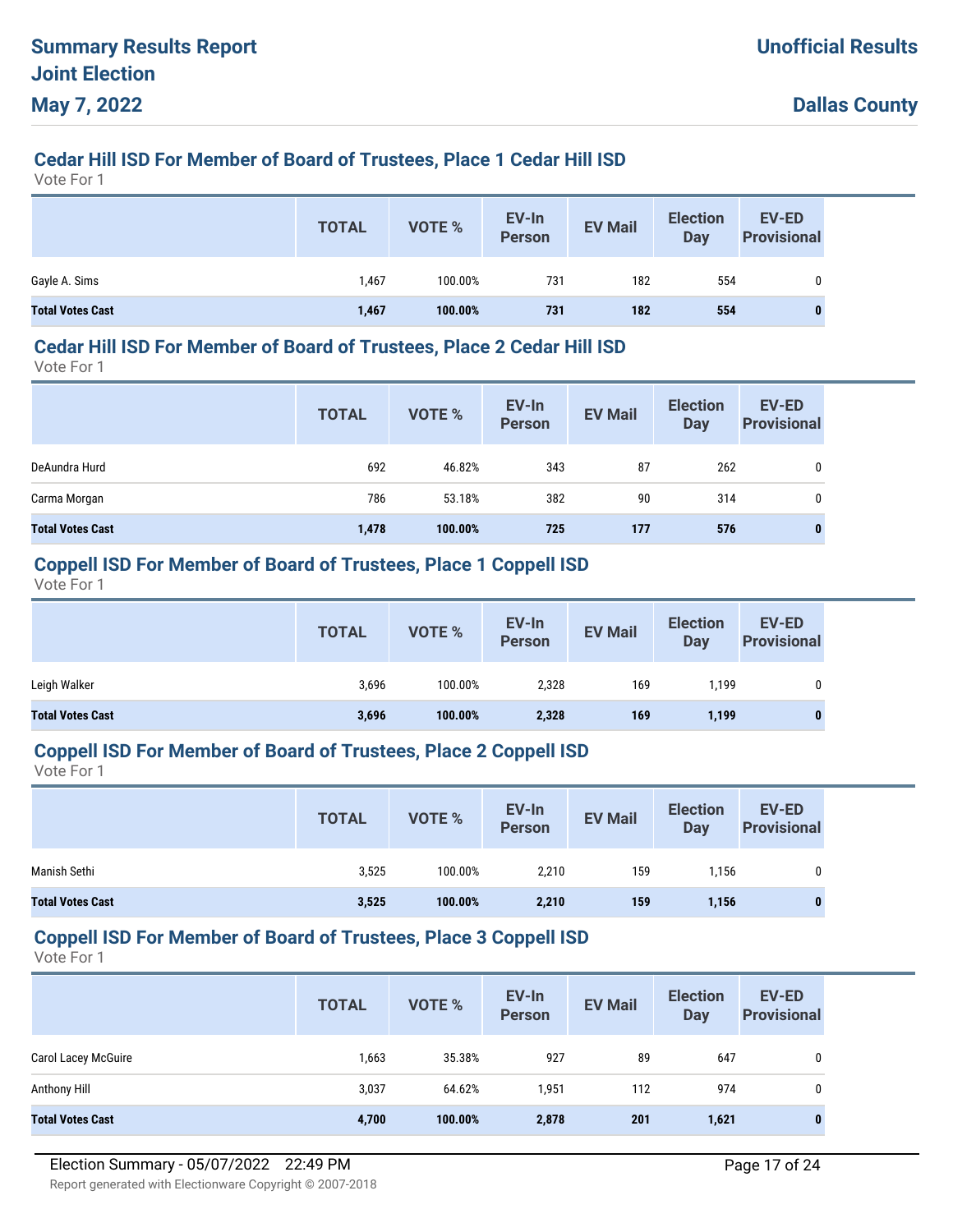# **Dallas ISD For Member of Board of Trustees, District 4 Dallas District 4**

Vote For 1

|                         | <b>TOTAL</b> | <b>VOTE %</b> | EV-In<br>Person | <b>EV Mail</b> | <b>Election</b><br><b>Day</b> | <b>EV-ED</b><br><b>Provisional</b> |
|-------------------------|--------------|---------------|-----------------|----------------|-------------------------------|------------------------------------|
| Camile D. White         | 485          | 51.65%        | 176             | 90             | 219                           | 0                                  |
| Karla Garcia            | 454          | 48.35%        | 136             | 62             | 256                           | 0                                  |
| <b>Total Votes Cast</b> | 939          | 100.00%       | 312             | 152            | 475                           | 0                                  |

## **Desoto ISD For Member of Board of Trustees, Place 1 Desoto ISD**

Vote For 1

|                         | <b>TOTAL</b> | <b>VOTE %</b> | EV-In<br><b>Person</b> | <b>EV Mail</b> | <b>Election</b><br><b>Day</b> | <b>EV-ED</b><br><b>Provisional</b> |
|-------------------------|--------------|---------------|------------------------|----------------|-------------------------------|------------------------------------|
| Cynthia Watson-Banks    | 1,428        | 40.00%        | 895                    | 165            | 368                           | 0                                  |
| Shanta Duren            | 774          | 21.68%        | 409                    | 78             | 287                           | 0                                  |
| Rickyl' Wesson          | 1,368        | 38.32%        | 802                    | 94             | 472                           | 0                                  |
| <b>Total Votes Cast</b> | 3,570        | 100.00%       | 2,106                  | 337            | 1,127                         | 0                                  |

# **Desoto ISD For Member of Board of Trustees, Place 2 Desoto ISD**

Vote For 1

|                         | <b>TOTAL</b> | VOTE %  | EV-In<br><b>Person</b> | <b>EV Mail</b> | <b>Election</b><br><b>Day</b> | <b>EV-ED</b><br><b>Provisional</b> |
|-------------------------|--------------|---------|------------------------|----------------|-------------------------------|------------------------------------|
| Terrence M. Gore        | 1,254        | 35.48%  | 694                    | 129            | 431                           | 0                                  |
| Chasiti McKissic        | 2,280        | 64.52%  | 1,388                  | 201            | 691                           | $\mathbf{0}$                       |
| <b>Total Votes Cast</b> | 3,534        | 100.00% | 2,082                  | 330            | 1,122                         | 0                                  |

#### **Duncanville ISD For Member of Board of Trustees, Place 1 Duncanville ISD**

|                            | <b>TOTAL</b> | <b>VOTE %</b> | EV-In<br><b>Person</b> | <b>EV Mail</b> | <b>Election</b><br>Day | EV-ED<br><b>Provisional</b> |
|----------------------------|--------------|---------------|------------------------|----------------|------------------------|-----------------------------|
| Tom Kennedy                | 1,708        | 46.77%        | 1,012                  | 140            | 556                    | 0                           |
| Jacqueline (Jackie) Culton | 1,944        | 53.23%        | 1,149                  | 188            | 607                    | 0                           |
| <b>Total Votes Cast</b>    | 3,652        | 100.00%       | 2,161                  | 328            | 1,163                  | $\bf{0}$                    |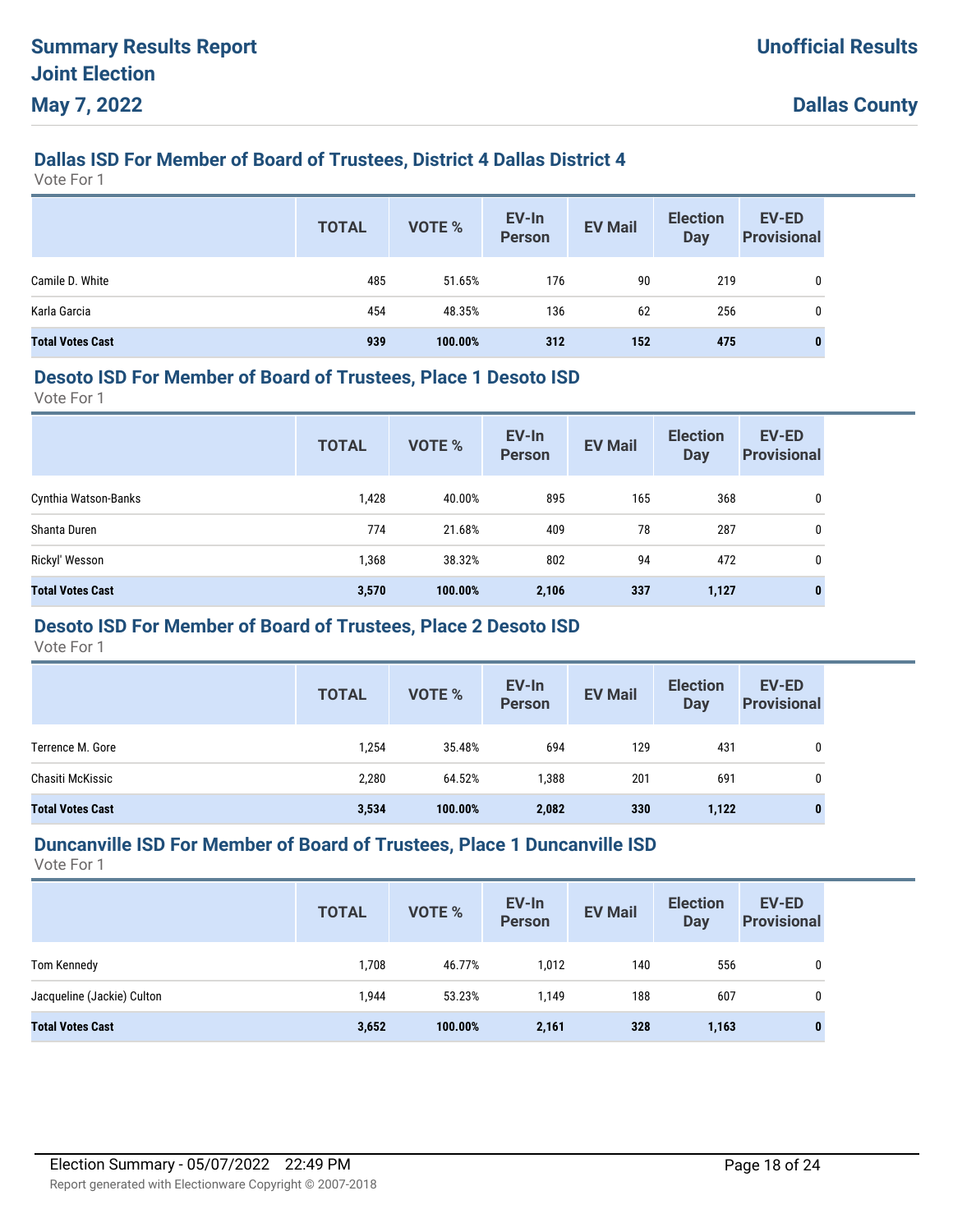# **Duncanville ISD For Member of Board of Trustees, Place 2 Duncanville ISD**

Vote For 1

|                         | <b>TOTAL</b> | <b>VOTE %</b> | EV-In<br>Person | <b>EV Mail</b> | <b>Election</b><br>Day | EV-ED<br><b>Provisional</b> |
|-------------------------|--------------|---------------|-----------------|----------------|------------------------|-----------------------------|
| Coach Phil McNeely      | 3,257        | 100.00%       | 1,927           | 298            | 1,032                  | 0                           |
| <b>Total Votes Cast</b> | 3,257        | 100.00%       | 1,927           | 298            | 1,032                  |                             |

## **Duncanville ISD For Member of Board of Trustees, Place 3 Duncanville ISD**

Vote For 1

|                         | <b>TOTAL</b> | VOTE %  | EV-In<br>Person | <b>EV Mail</b> | <b>Election</b><br>Day | <b>EV-ED</b><br><b>Provisional</b> |
|-------------------------|--------------|---------|-----------------|----------------|------------------------|------------------------------------|
| Janet Veracruz          | 3,107        | 100.00% | 1,832           | 289            | 986                    |                                    |
| <b>Total Votes Cast</b> | 3,107        | 100.00% | 1,832           | 289            | 986                    |                                    |

# **Ferris ISD Proposition A Ferris ISD**

Vote For 1

|                         | <b>TOTAL</b> | VOTE %  | EV-In<br>Person | <b>EV Mail</b> | <b>Election</b><br>Day | <b>EV-ED</b><br><b>Provisional</b> |
|-------------------------|--------------|---------|-----------------|----------------|------------------------|------------------------------------|
| For                     | C            | 40.00%  |                 | 0              |                        | 0                                  |
| Against                 | 3            | 60.00%  | $\mathbf{0}$    | 0              | 3                      | 0                                  |
| <b>Total Votes Cast</b> | 5            | 100.00% |                 | 0              | 4                      | $\bf{0}$                           |

### **Ferris ISD Proposition B Ferris ISD**

|                         | <b>TOTAL</b> | <b>VOTE %</b> | EV-In<br>Person | <b>EV Mail</b> | <b>Election</b><br><b>Day</b> | EV-ED<br><b>Provisional</b> |
|-------------------------|--------------|---------------|-----------------|----------------|-------------------------------|-----------------------------|
| For                     | 2            | 40.00%        |                 | $\mathbf{0}$   |                               | 0                           |
| Against                 | 3            | 60.00%        | $\mathbf{0}$    | 0              | 3                             | 0                           |
| <b>Total Votes Cast</b> | 5            | 100.00%       |                 | $\mathbf{0}$   | 4                             | 0                           |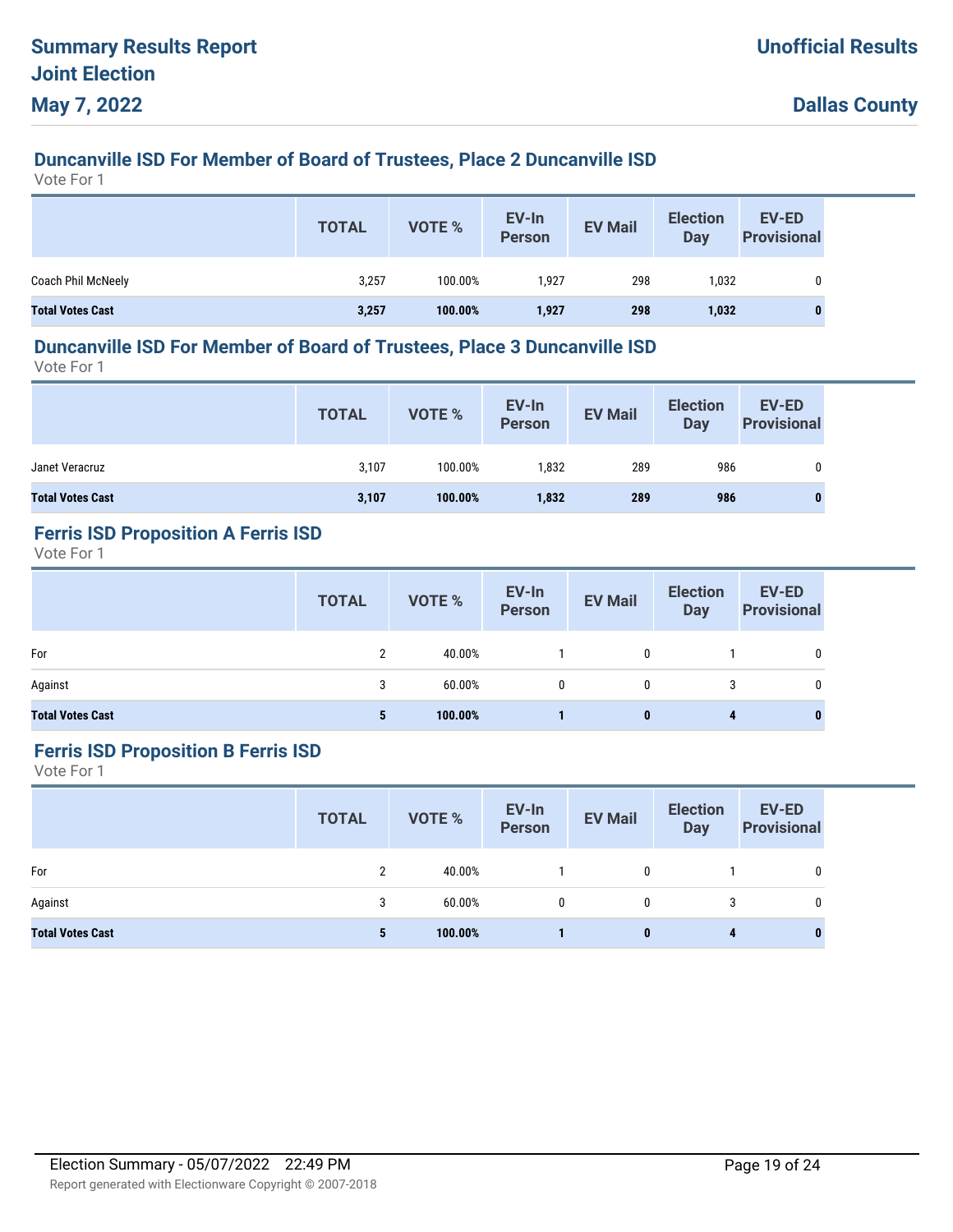**Ferris ISD Proposition C Ferris ISD**

Vote For 1

|                         | <b>TOTAL</b> | VOTE %  | EV-In<br>Person | <b>EV Mail</b> | <b>Election</b><br>Day | <b>EV-ED</b><br><b>Provisional</b> |
|-------------------------|--------------|---------|-----------------|----------------|------------------------|------------------------------------|
| For                     |              | 20.00%  | 0               | 0              |                        | 0                                  |
| Against                 | 4            | 80.00%  |                 | 0              | 3                      | 0                                  |
| <b>Total Votes Cast</b> | 5            | 100.00% |                 | 0              | 4                      | $\bf{0}$                           |

#### **Garland ISD For Member of Board of Trustees, Place 1 Garland ISD**

Vote For 1

|                         | <b>TOTAL</b> | VOTE %  | EV-In<br><b>Person</b> | <b>EV Mail</b> | <b>Election</b><br>Day | <b>EV-ED</b><br><b>Provisional</b> |
|-------------------------|--------------|---------|------------------------|----------------|------------------------|------------------------------------|
| <b>Bob Duckworth</b>    | 3,654        | 40.28%  | 1,856                  | 377            | 1,421                  | 0                                  |
| Larry Glick             | 5,418        | 59.72%  | 2,832                  | 548            | 2,038                  | 0                                  |
| <b>Total Votes Cast</b> | 9,072        | 100.00% | 4,688                  | 925            | 3,459                  | 0                                  |

# **Garland ISD For Member of Board of Trustees, Place 2 Garland ISD**

Vote For 1

|                         | <b>TOTAL</b> | VOTE %  | EV-In<br>Person | <b>EV Mail</b> | <b>Election</b><br>Day | EV-ED<br><b>Provisional</b> |
|-------------------------|--------------|---------|-----------------|----------------|------------------------|-----------------------------|
| Johnny Beach            | 7,692        | 100.00% | 3,982           | 795            | 2,915                  | 0                           |
| <b>Total Votes Cast</b> | 7,692        | 100.00% | 3,982           | 795            | 2,915                  |                             |

## **Garland ISD For Member of Board of Trustees, Place 3 Garland ISD**

|                         | <b>TOTAL</b> | VOTE %  | EV-In<br><b>Person</b> | <b>EV Mail</b> | <b>Election</b><br><b>Day</b> | <b>EV-ED</b><br><b>Provisional</b> |
|-------------------------|--------------|---------|------------------------|----------------|-------------------------------|------------------------------------|
| Linda Griffin           | 7,580        | 100.00% | 3,903                  | 826            | 2,851                         | 0                                  |
| <b>Total Votes Cast</b> | 7,580        | 100.00% | 3,903                  | 826            | 2,851                         | 0                                  |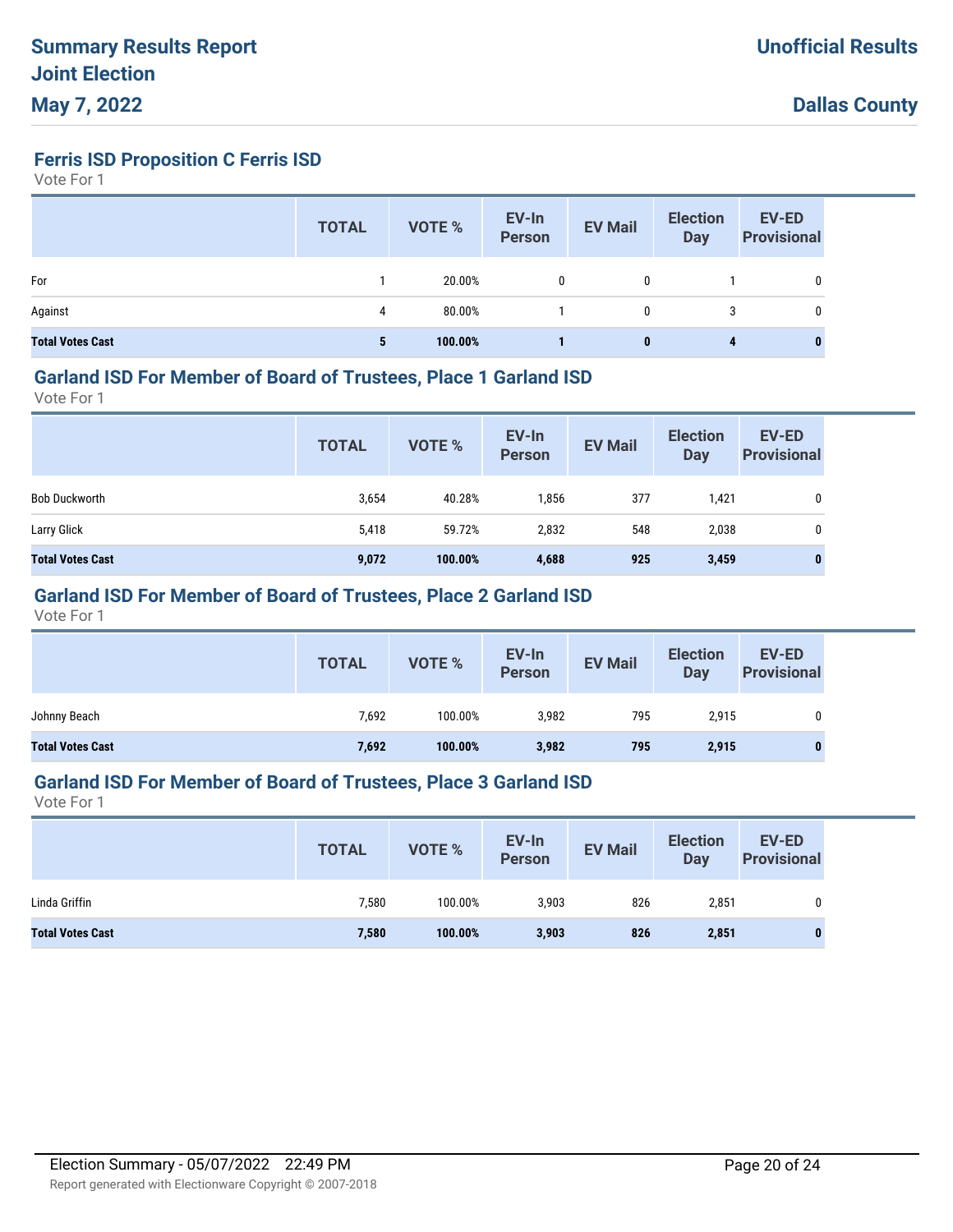# **Grand Prairie ISD For Member of Board of Trustees, Place 7, At Large Grand Prairie ISD**

Vote For 1

|                         | <b>TOTAL</b> | <b>VOTE %</b> | EV-In<br><b>Person</b> | <b>EV Mail</b> | <b>Election</b><br><b>Day</b> | <b>EV-ED</b><br><b>Provisional</b> |
|-------------------------|--------------|---------------|------------------------|----------------|-------------------------------|------------------------------------|
| Amber Moffitt           | 1,367        | 39.70%        | 724                    | 112            | 531                           | 0                                  |
| <b>Burke Hall</b>       | 1,340        | 38.92%        | 726                    | 99             | 515                           | 0                                  |
| <b>Patty Harris</b>     | 736          | 21.38%        | 403                    | 63             | 270                           | 0                                  |
| <b>Total Votes Cast</b> | 3,443        | 100.00%       | 1,853                  | 274            | 1,316                         | 0                                  |

#### **Grand Prairie ISD For Member of Board of Trustees, District 6 Grand Prairie Dist 6**

Vote For 1

|                         | <b>TOTAL</b> | VOTE %  | EV-In<br>Person | <b>EV Mail</b> | <b>Election</b><br>Day | <b>EV-ED</b><br><b>Provisional</b> |
|-------------------------|--------------|---------|-----------------|----------------|------------------------|------------------------------------|
| <b>Chris Riddick</b>    | 607          | 41.80%  | 331             | 37             | 239                    | 0                                  |
| <b>Emily Liles</b>      | 845          | 58.20%  | 552             | 36             | 257                    | $\mathbf{0}$                       |
| <b>Total Votes Cast</b> | 1,452        | 100.00% | 883             | 73             | 496                    | $\bf{0}$                           |

# **Highland Park ISD For Member of Board of Trustees, Place 3 Highland Park ISD**

Vote For 1

|                         | <b>TOTAL</b> | VOTE %  | EV-In<br><b>Person</b> | <b>EV Mail</b> | <b>Election</b><br><b>Day</b> | <b>EV-ED</b><br><b>Provisional</b> |
|-------------------------|--------------|---------|------------------------|----------------|-------------------------------|------------------------------------|
| Bryce Benson            | 6,314        | 100.00% | 4,307                  | 200            | ,807                          | 0                                  |
| <b>Total Votes Cast</b> | 6,314        | 100.00% | 4,307                  | 200            | 1,807                         | 0                                  |

#### **Highland Park ISD For Member of Board of Trustees, Place 4 Highland Park ISD**

|                         | <b>TOTAL</b> | VOTE %  | EV-In<br><b>Person</b> | <b>EV Mail</b> | <b>Election</b><br><b>Day</b> | <b>EV-ED</b><br><b>Provisional</b> |
|-------------------------|--------------|---------|------------------------|----------------|-------------------------------|------------------------------------|
| Jae Ellis               | 4,174        | 50.86%  | 2,877                  | 175            | 1,122                         | 0                                  |
| <b>Tyler Beeson</b>     | 4,033        | 49.14%  | 2,621                  | 105            | 1,307                         | 0                                  |
| <b>Total Votes Cast</b> | 8,207        | 100.00% | 5,498                  | 280            | 2,429                         | 0                                  |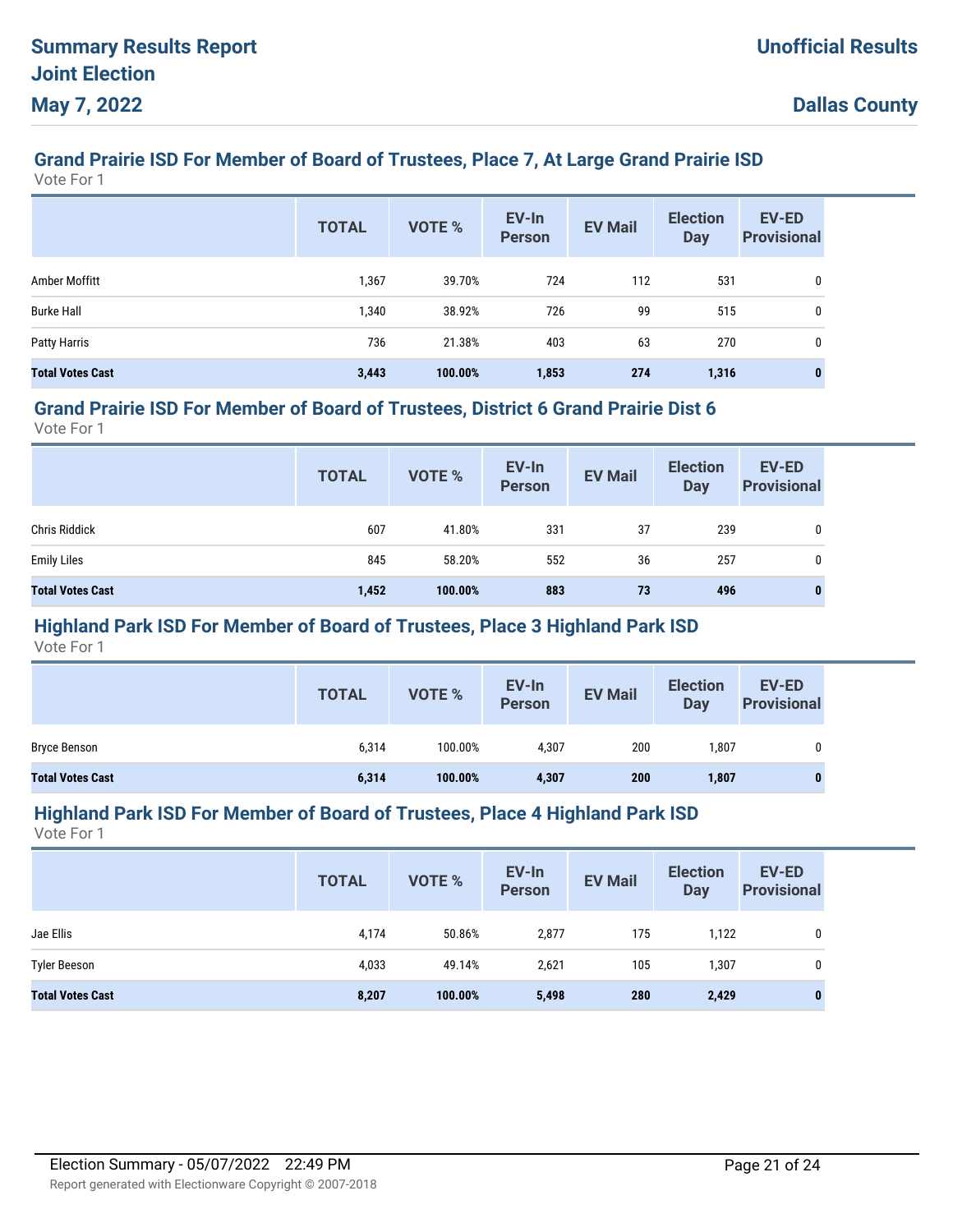# **Highland Park ISD For Member of Board of Trustees, Place 5 Highland Park ISD**

Vote For 1

|                         | <b>TOTAL</b> | <b>VOTE %</b> | EV-In<br>Person | <b>EV Mail</b> | <b>Election</b><br><b>Day</b> | <b>EV-ED</b><br><b>Provisional</b> |
|-------------------------|--------------|---------------|-----------------|----------------|-------------------------------|------------------------------------|
| Ellen Lee               | 4,825        | 58.82%        | 3,356           | 190            | 1,279                         | 0                                  |
| <b>Spencer Siino</b>    | 3,378        | 41.18%        | 2.149           | 86             | 1,143                         | 0                                  |
| <b>Total Votes Cast</b> | 8,203        | 100.00%       | 5,505           | 276            | 2,422                         | 0                                  |

#### **Irving ISD For Member of Board of Trustees, District 5 Irving Dist 5**

Vote For 1

|                         | <b>TOTAL</b> | VOTE %  | EV-In<br>Person | <b>EV Mail</b> | <b>Election</b><br>Day | <b>EV-ED</b><br><b>Provisional</b> |
|-------------------------|--------------|---------|-----------------|----------------|------------------------|------------------------------------|
| A.D. Jenkins            | 463          | 79.28%  | 260             | 42             | 161                    | 0                                  |
| Jim Scrivner            | 121          | 20.72%  | 73              | 3              | 45                     | 0                                  |
| <b>Total Votes Cast</b> | 584          | 100.00% | 333             | 45             | 206                    | 0                                  |

# **Lancaster ISD For Member of Board of Trustees, District 3 Lancaster Dist 3**

Vote For 1

|                         | <b>TOTAL</b> | VOTE %  | EV-In<br>Person | <b>EV Mail</b> | <b>Election</b><br>Day | <b>EV-ED</b><br><b>Provisional</b> |
|-------------------------|--------------|---------|-----------------|----------------|------------------------|------------------------------------|
| Temika S. Whitfield     | 135          | 64.29%  | 77              | 5              | 53                     | 0                                  |
| Sharonda Phenque Betts  | 75           | 35.71%  | 35              | 8              | 32                     | $\mathbf 0$                        |
| <b>Total Votes Cast</b> | 210          | 100.00% | 112             | 13             | 85                     | 0                                  |

#### **Lancaster ISD For Member of Board of Trustees, District 6 Lancaster Dist 6**

|                         | <b>TOTAL</b> | VOTE %  | EV-In<br><b>Person</b> | <b>EV Mail</b> | <b>Election</b><br><b>Day</b> | <b>EV-ED</b><br><b>Provisional</b> |
|-------------------------|--------------|---------|------------------------|----------------|-------------------------------|------------------------------------|
| Chenique Lewis          | 29           | 9.18%   | 20                     |                | 8                             | 0                                  |
| Deshia Renae Lee        | 115          | 36.39%  | 71                     | 6              | 38                            | 0                                  |
| Carolyn Ann Morris      | 172          | 54.43%  | 107                    | 15             | 50                            | $\mathbf{0}$                       |
| <b>Total Votes Cast</b> | 316          | 100.00% | 198                    | 22             | 96                            |                                    |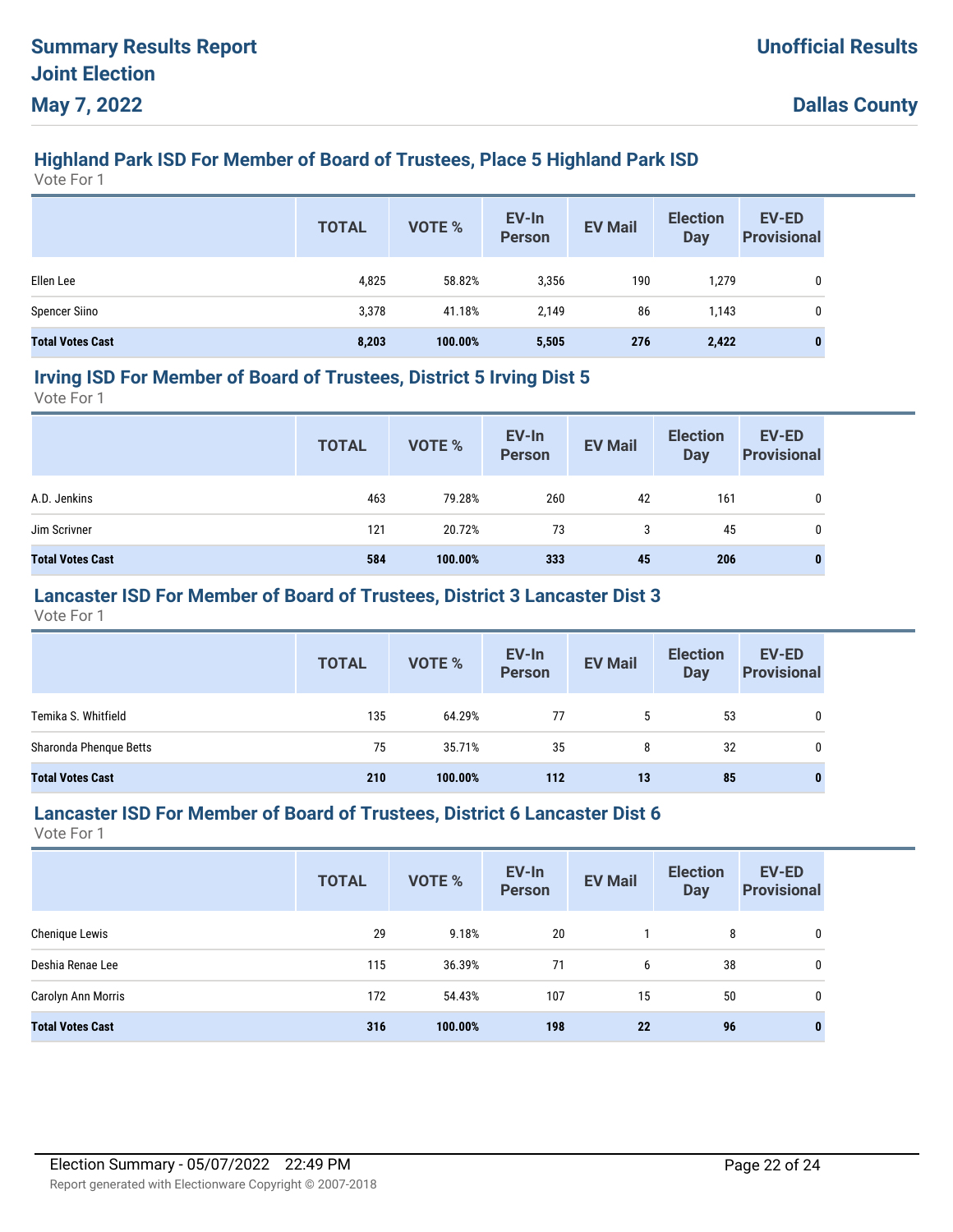# **Richardson ISD For Member of Council, Single Member District 2 Richardson Dist 2**

Vote For 1

|                         | <b>TOTAL</b> | <b>VOTE %</b> | EV-In<br><b>Person</b> | <b>EV Mail</b> | <b>Election</b><br><b>Day</b> | <b>EV-ED</b><br><b>Provisional</b> |
|-------------------------|--------------|---------------|------------------------|----------------|-------------------------------|------------------------------------|
| <b>Sherry Clemens</b>   | 1,722        | 41.80%        | 738                    | 107            | 877                           | 0                                  |
| Vanessa Pacheco         | 1,681        | 40.80%        | 624                    | 116            | 941                           | 0                                  |
| Eron Linn               | 717          | 17.40%        | 283                    | 100            | 334                           | 0                                  |
| <b>Total Votes Cast</b> | 4,120        | 100.00%       | 1,645                  | 323            | 2,152                         | 0                                  |

## **Richardson ISD For Member of Council, Single Member District 4 Richardson Dist 4**

Vote For 1

|                         | <b>TOTAL</b> | VOTE %  | EV-In<br>Person | <b>EV Mail</b> | <b>Election</b><br><b>Day</b> | <b>EV-ED</b><br><b>Provisional</b> |
|-------------------------|--------------|---------|-----------------|----------------|-------------------------------|------------------------------------|
| Regina Harris           | 473          | 100.00% | 160             | 82             | 231                           | 0                                  |
| <b>Total Votes Cast</b> | 473          | 100.00% | 160             | 82             | 231                           |                                    |

#### **Richardson ISD For Member of Council, Single Member District 5 Richardson Dist 5**

Vote For 1

|                         | <b>TOTAL</b> | VOTE %  | EV-In<br><b>Person</b> | <b>EV Mail</b> | <b>Election</b><br>Day | <b>EV-ED</b><br><b>Provisional</b> |
|-------------------------|--------------|---------|------------------------|----------------|------------------------|------------------------------------|
| Rachel McGowan          | 2,962        | 51.01%  | 1,474                  | 188            | 1,300                  | 0                                  |
| Kile Brown              | 624          | 10.75%  | 253                    | 72             | 299                    | 0                                  |
| Jan Stell               | 2,221        | 38.25%  | 1,224                  | 110            | 887                    | 0                                  |
| <b>Total Votes Cast</b> | 5,807        | 100.00% | 2,951                  | 370            | 2,486                  | $\bf{0}$                           |

# **Dallas College For Member of Board of Trustees, District 1 (Unexpired Term) District 1**

|                                  | <b>TOTAL</b> | <b>VOTE %</b> | EV-In<br><b>Person</b> | <b>EV Mail</b> | <b>Election</b><br><b>Day</b> | <b>EV-ED</b><br><b>Provisional</b> |
|----------------------------------|--------------|---------------|------------------------|----------------|-------------------------------|------------------------------------|
| Lynn Davenport                   | 5,294        | 32.14%        | 2,366                  | 493            | 2,435                         | 0                                  |
| Catalina E. Garcia               | 5,919        | 35.93%        | 2,376                  | 578            | 2,965                         | 0                                  |
| <b>Gretchen Minyard Williams</b> | 5,261        | 31.94%        | 2,199                  | 825            | 2,237                         | 0                                  |
| <b>Total Votes Cast</b>          | 16,474       | 100.00%       | 6,941                  | 1,896          | 7,637                         | 0                                  |